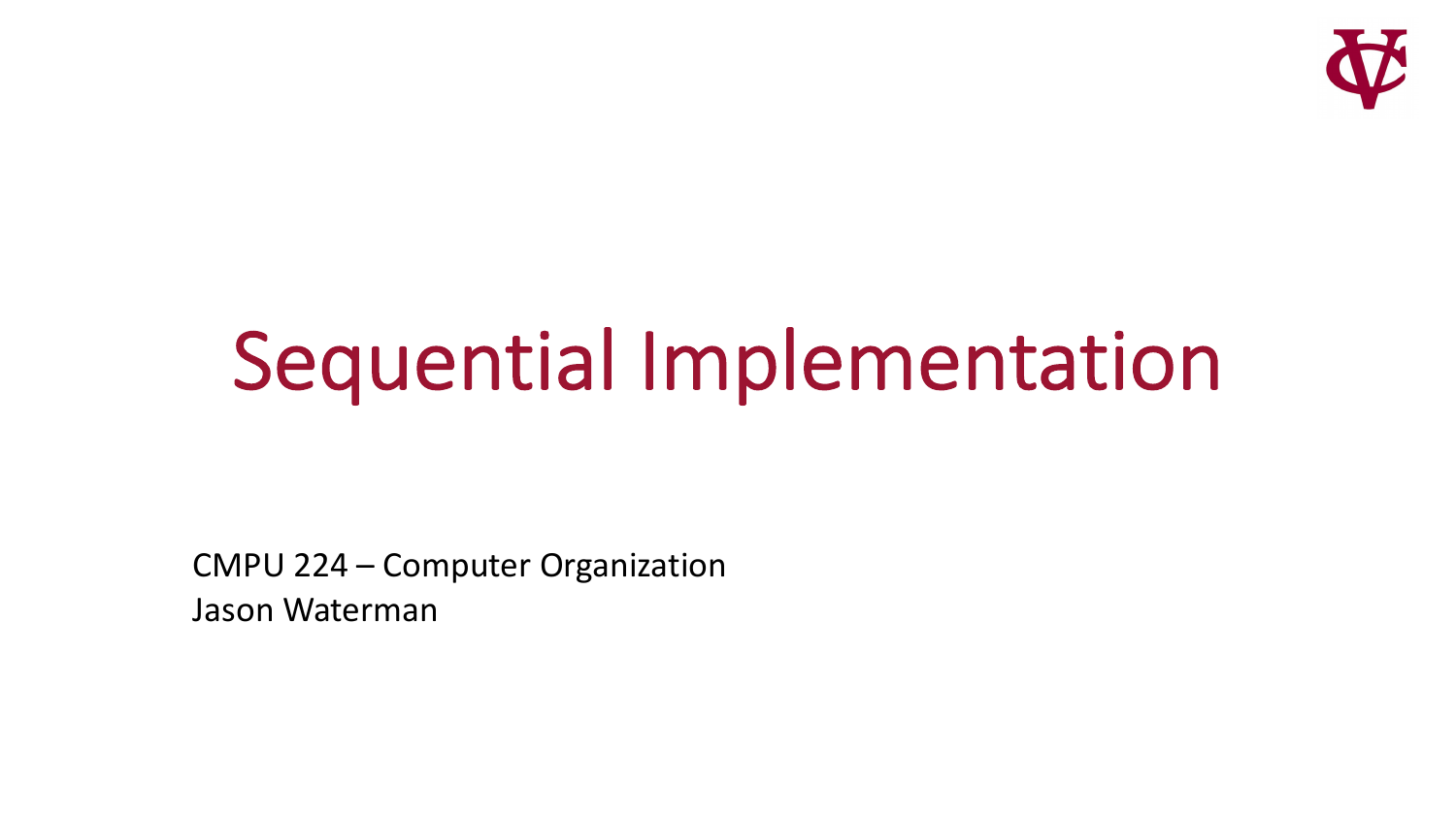#### Y86-64 Instruction Set

| <b>Byte</b>      | $\mathsf O$                     | $\mathbf 1$                    | 2      | $\mathcal{S}$ | $\overline{4}$ | 5 | $\sqrt{6}$ | $7\phantom{.0}$ | $\,8\,$ | $\mathsf 9$ |
|------------------|---------------------------------|--------------------------------|--------|---------------|----------------|---|------------|-----------------|---------|-------------|
| halt             | $\overline{0}$<br>$\theta$      |                                |        |               |                |   |            |                 |         |             |
| nop              | $\circ$                         |                                |        |               |                |   |            |                 |         |             |
| cmovXX rA, rB    | $\overline{2}$                  | $fn$ $rA$ $rB$                 |        |               |                |   |            |                 |         |             |
| irmovq V, rB     | 3<br>$\theta$                   | $\mathbf F$                    | $rB$ V |               |                |   |            |                 |         |             |
| rmmovq rA, D(rB) | $\mathsf{O}$<br>$\vert 4 \vert$ | rA                             | $rB$ D |               |                |   |            |                 |         |             |
| mrmovq D(rB), rA | $5\phantom{.}$<br>$\mathsf{O}$  | rA                             | $rB$ D |               |                |   |            |                 |         |             |
| OPq rA, rB       | $6\phantom{.}6$                 | $fn$ rA rB                     |        |               |                |   |            |                 |         |             |
| jXX Dest         | fn                              | <b>Dest</b>                    |        |               |                |   |            |                 |         |             |
| call Dest        | $8\,$<br>$\bullet$              | <b>Dest</b>                    |        |               |                |   |            |                 |         |             |
| ret              | $\overline{9}$<br>$\theta$      |                                |        |               |                |   |            |                 |         |             |
| pushq rA         | $\bullet$<br>$\mathbb{A}$       | $\vert \mathbf{F} \vert$<br>rA |        |               |                |   |            |                 |         |             |
| popq rA          | $\theta$<br>$\, {\bf B}$        | $\mathbb F$<br>rA              |        |               |                |   |            |                 |         |             |

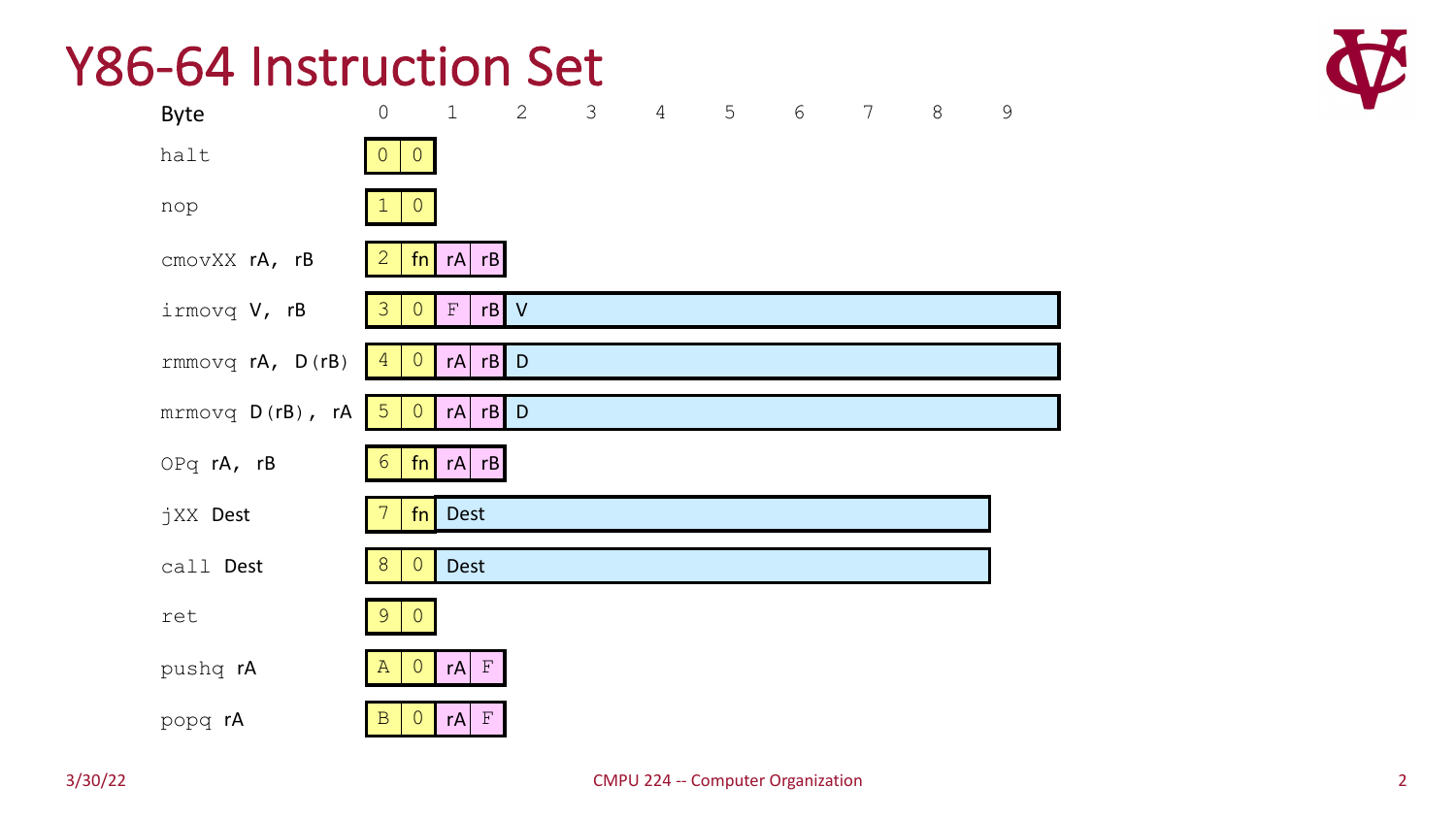# Building Blocks

- Combinational Logic
	- Compute Boolean functions of inputs
	- Continuously respond to input changes
	- Operate on data and implement control
- Storage Elements
	- Store bits
	- Registers
	- Addressable memories
	-



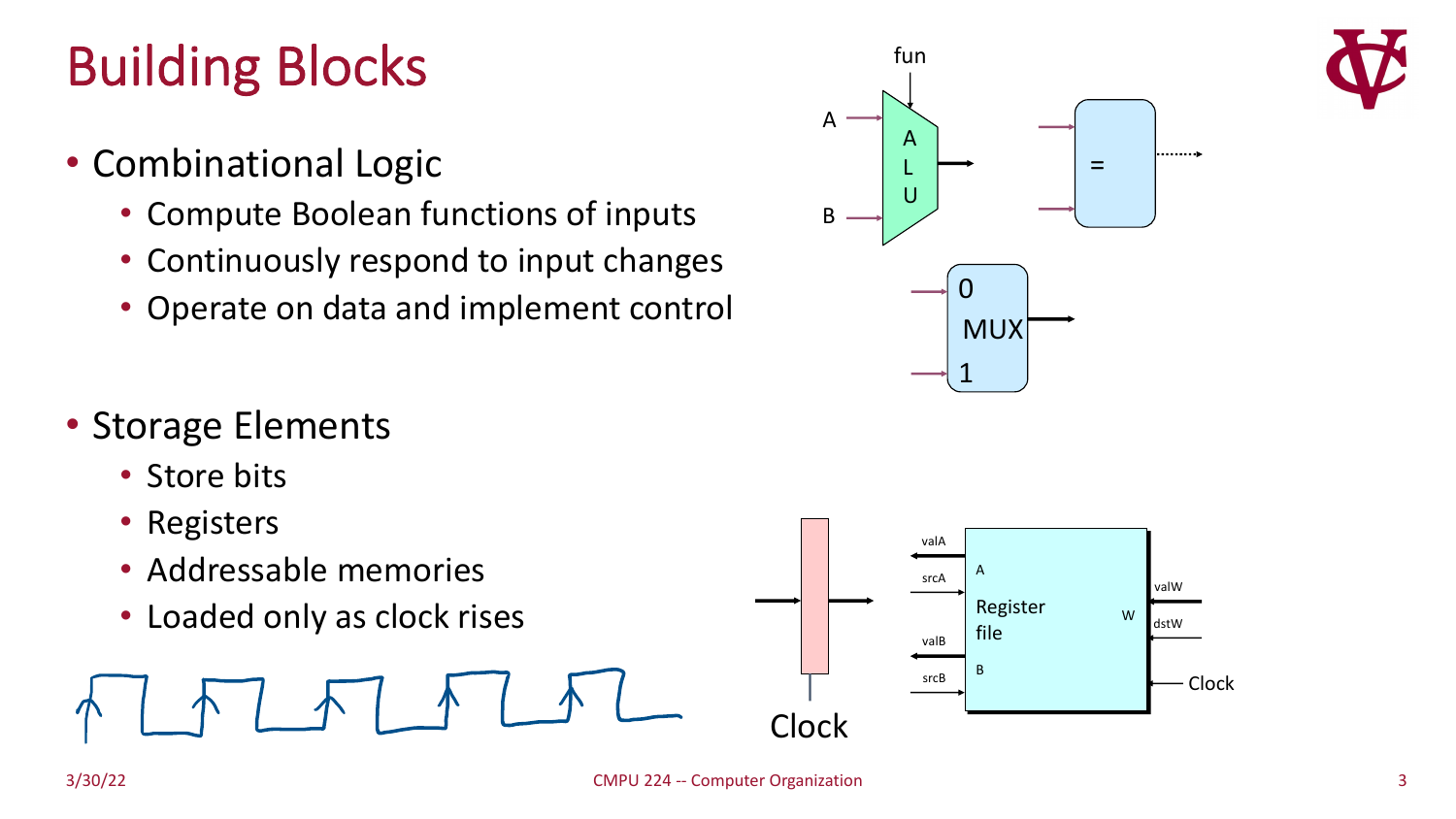### Hardware Control Language



- Very simple hardware description language
	- Can only express limited aspects of hardware operation
		- Parts we want to explore and modify
	- Boolean operations have syntax similar to C logical operations
	- We'll use it to describe control logic for processors
- Data Types
	- bool: Boolean
		- $a, b, c, ...$
	- int: words
		- $A, B, C, \ldots$
		- Does not specify word size---bytes, 64-bit words, …
- Statements
	- bool a = *bool-expr* ;
	- int A = *int-expr* ;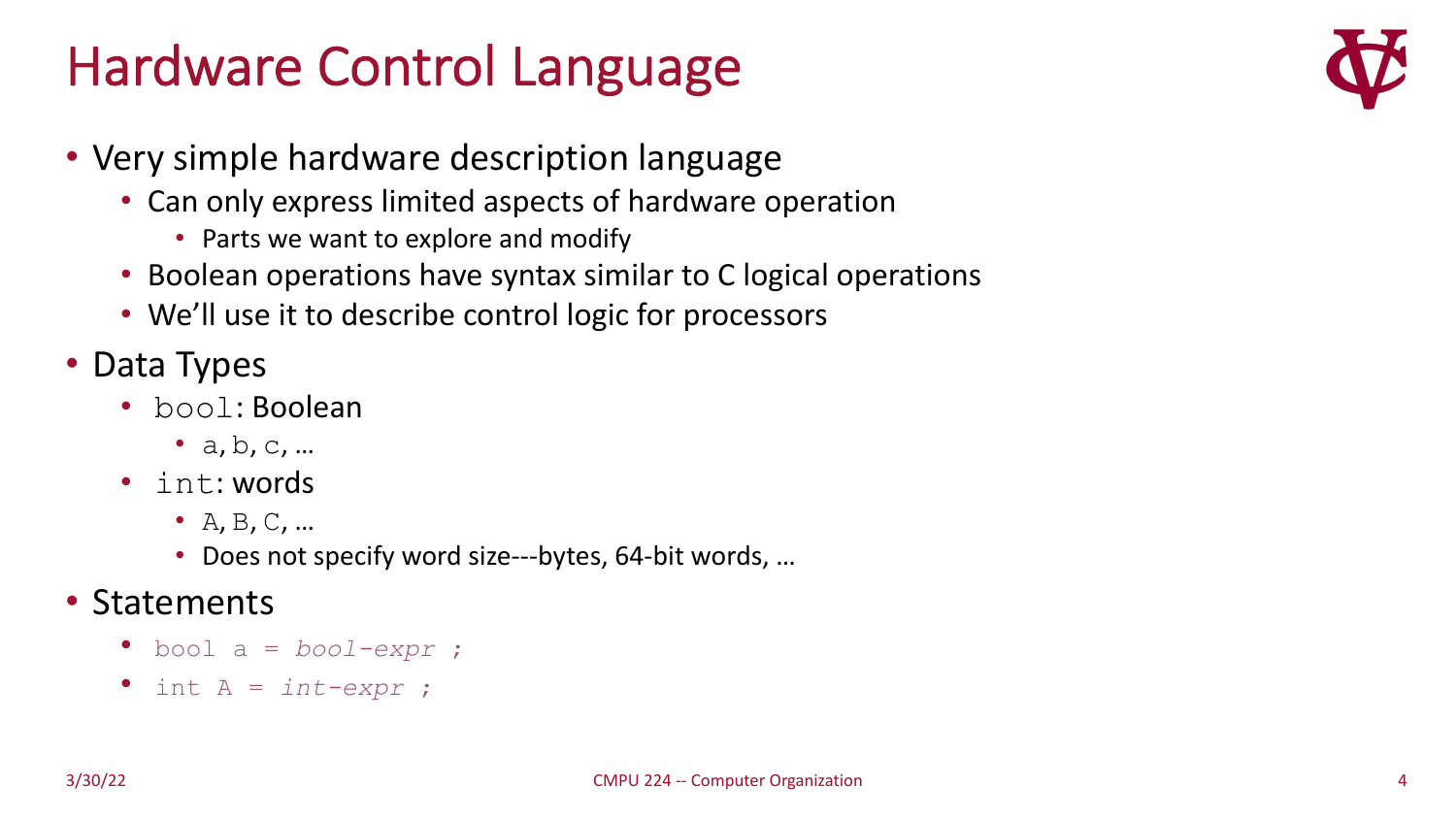## HCL Operations

- Classify by type of value returned
- Boolean Expressions evaluate to a Boolean
	- Logic Operations
		- a & & b, a || b, !a
	- Word Comparisons
		- A == B, A != B, A < B, A <= B, A >= B, A > B
	- Set Membership
		- A in { B, C, D }
			- Same as  $A = B | A = C | A = D$
- Word Expressions
	- Case expressions
		- $[a : A; b : B; c : C]$
		- Evaluate test expressions  $a, b, c, ...$  in sequence
		- Return word expression  $A$ ,  $B$ ,  $C$ , ... for first successful test

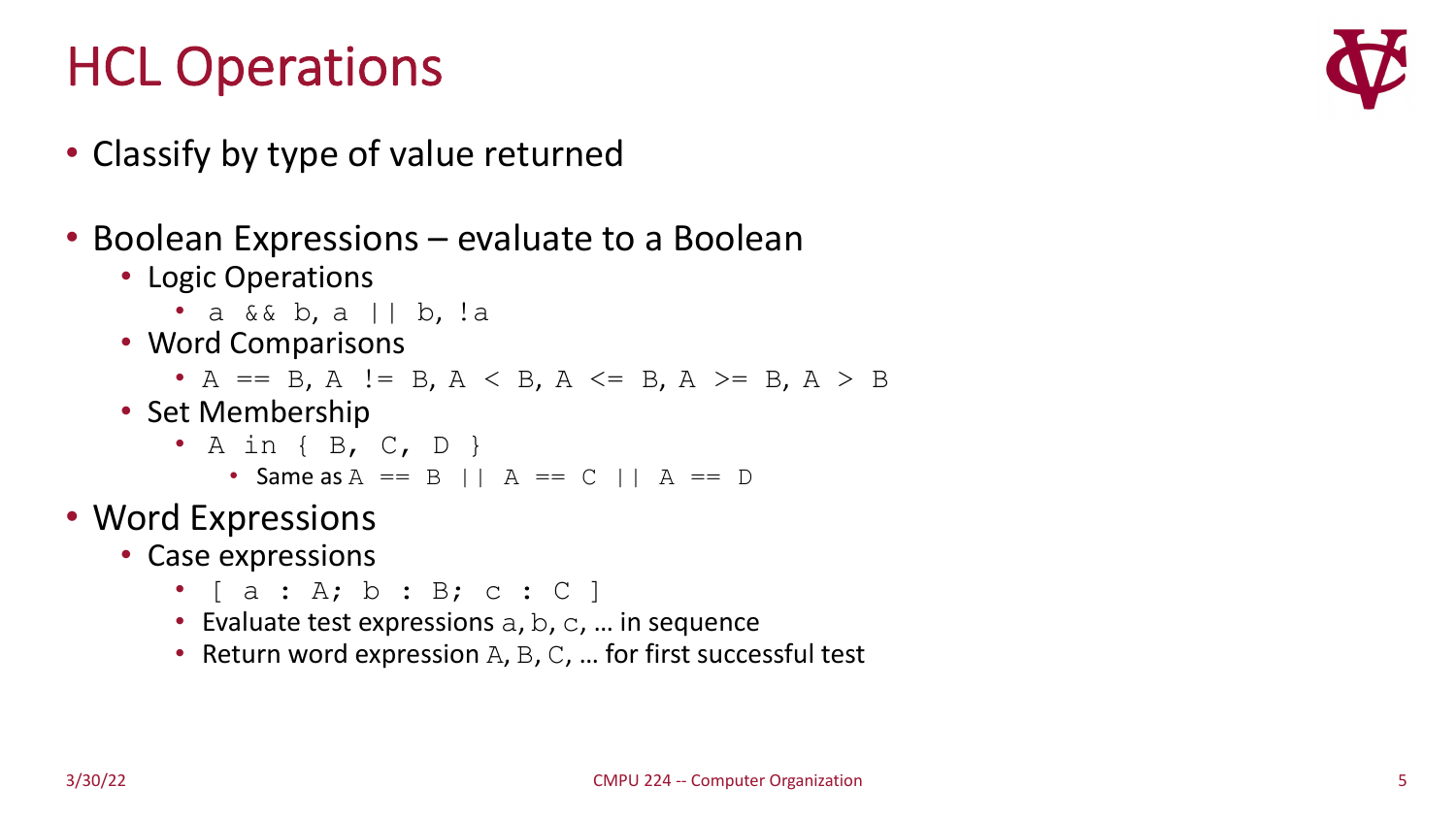#### HCL Word-Level Examples



- **Find minimum of three input words**
- **HCL case expression**
- **Final case guarantees match**

#### Minimum of 3 Words



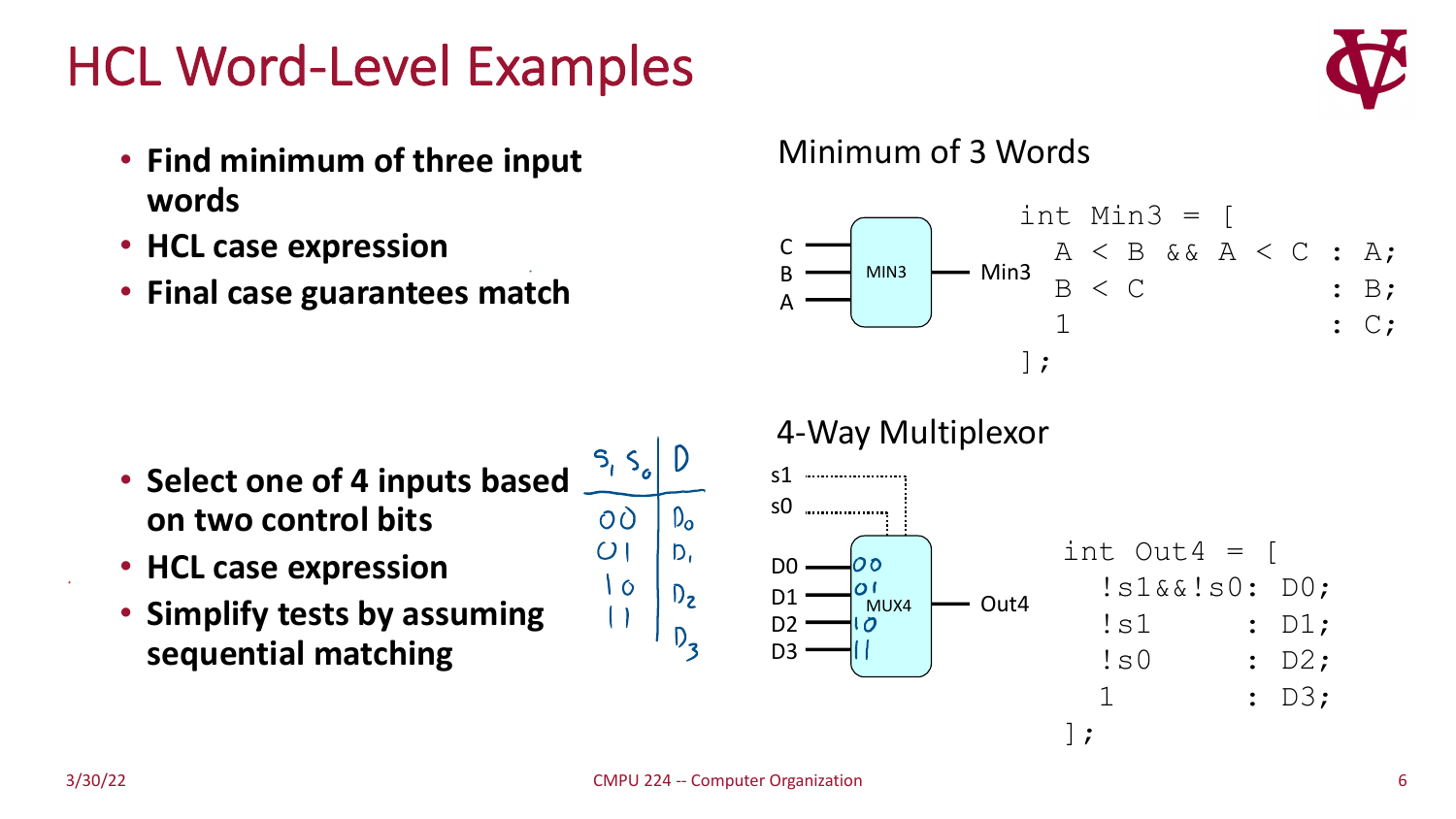### SEQ Hardware Structure

#### • State

- Program counter register (PC)
- Condition code register (CC)
	- ZF: Zero
	- SF:Negative
	- OF: Overflow
- Register File
- Memories
	- Access same memory space
	- Data: for reading/writing program data
	- Instruction: for reading instructions

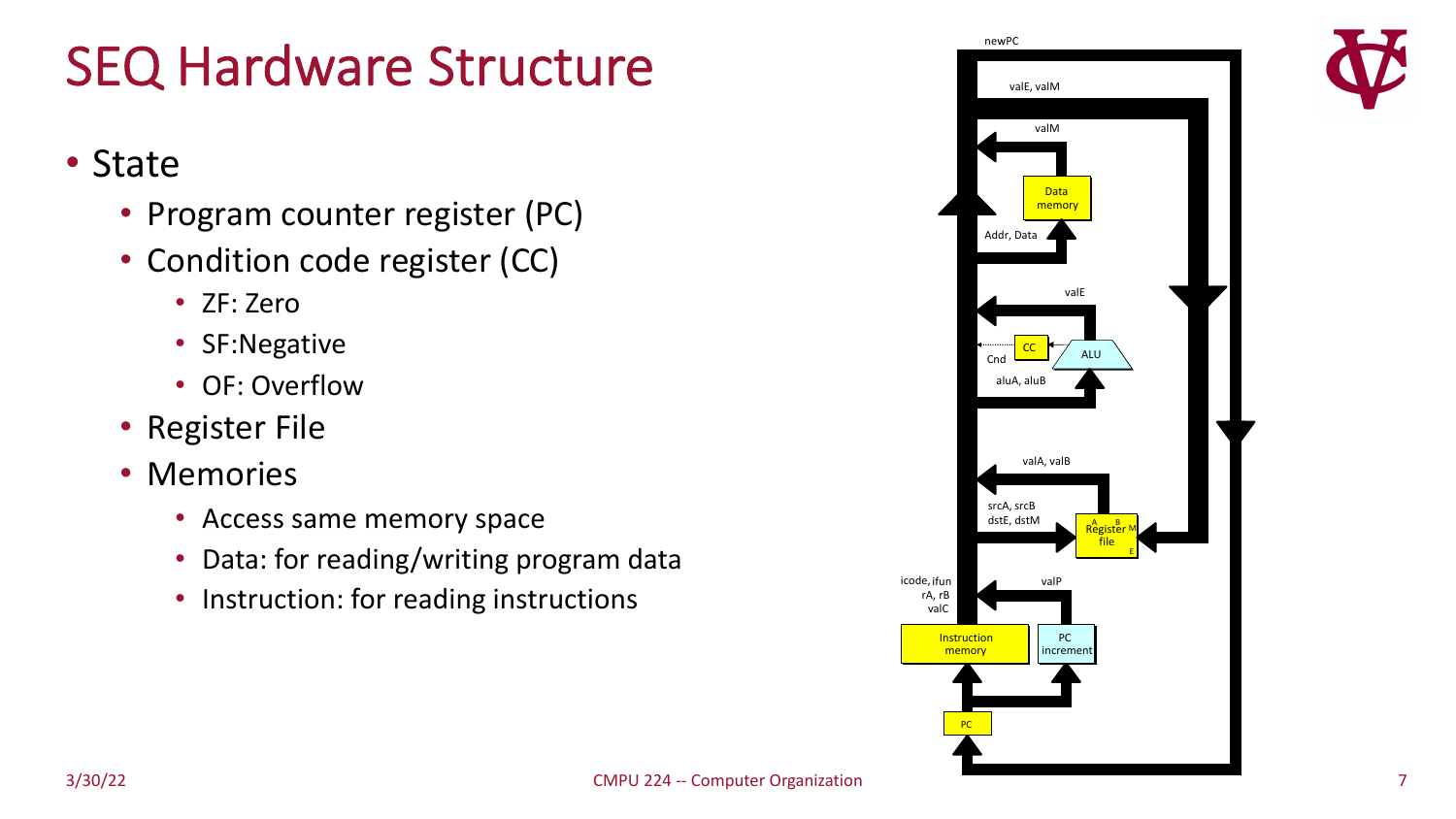## SEQ Hardware Structure

- Instruction Flow
	- Read instruction at address specified by PC
	- Process through stages
	- Update program counter



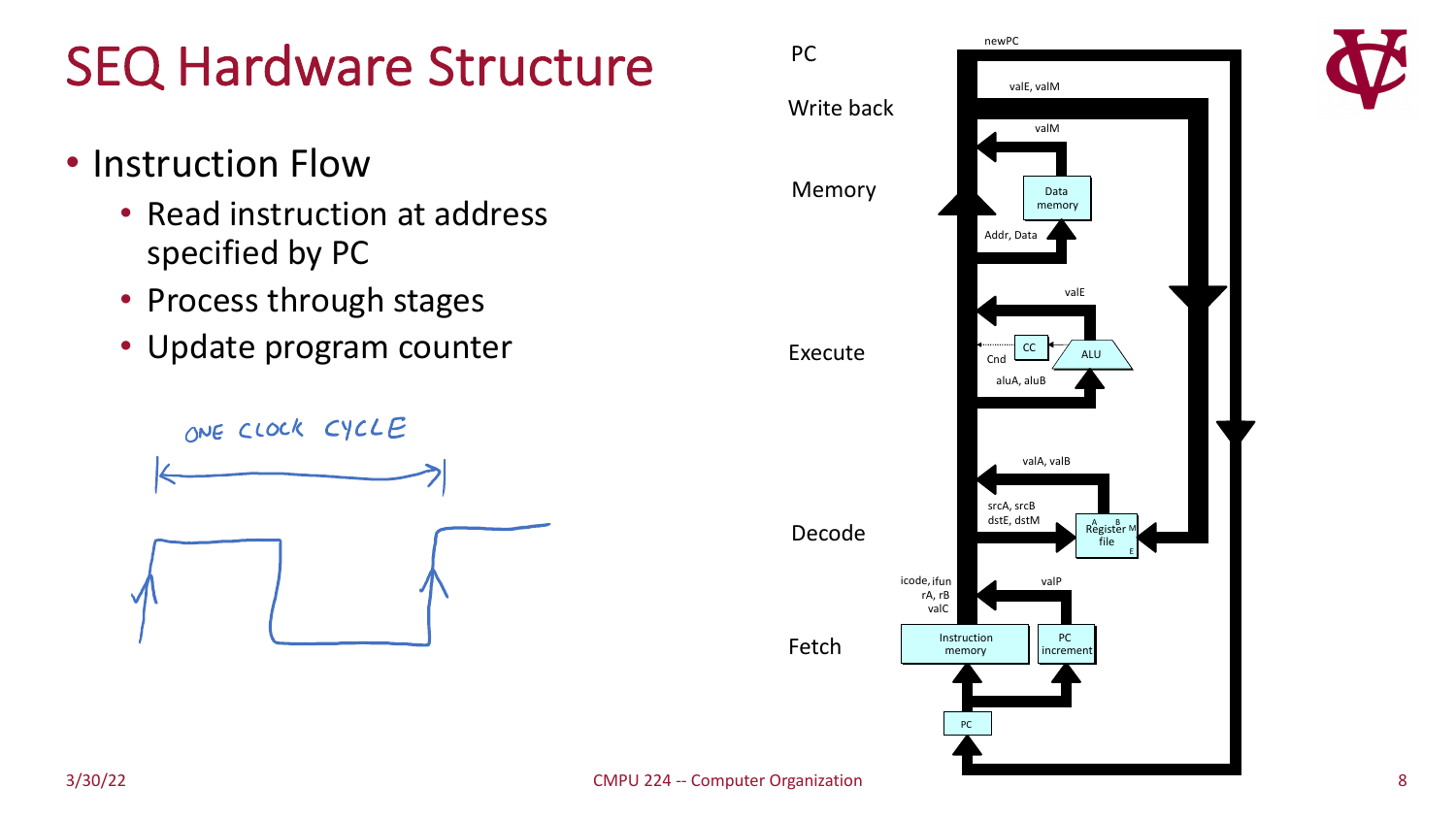# SEQ Stages

- Fetch
	- Read an instruction from Instruction Memory
- Decode
	- Gets values for the operands rA and rB
- Execute
	- Operation or address calculation
	- Sets Condition Codes
- Memory
	- Read or write memory
- Write Back
	- Update registers
- PC
	- Update program counter with next instruction address



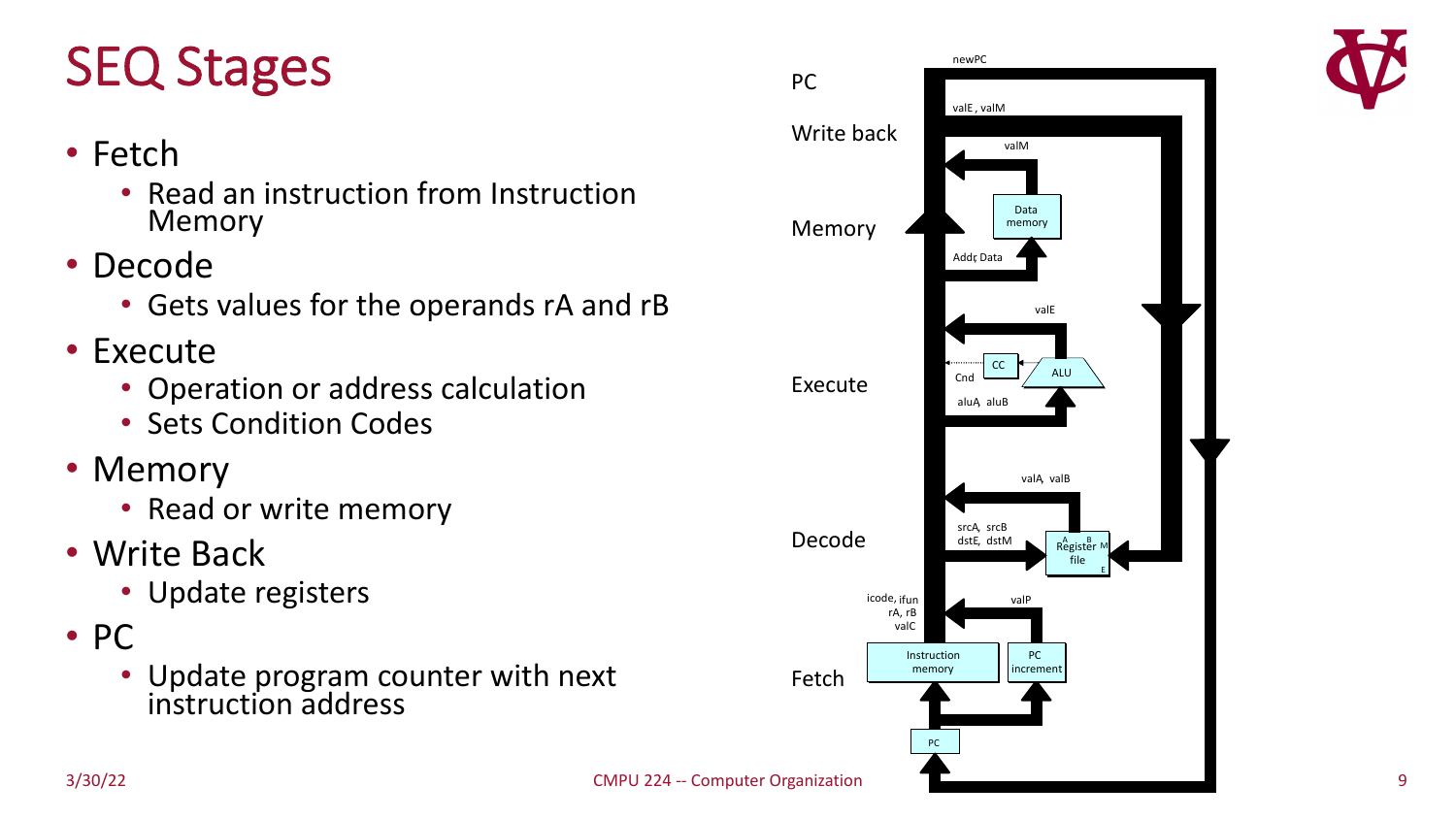#### Instruction Format

- Instruction Format
	- Instruction byte icode: ifun
	- Optional register byte rA:rB
	- Optional constant word valC



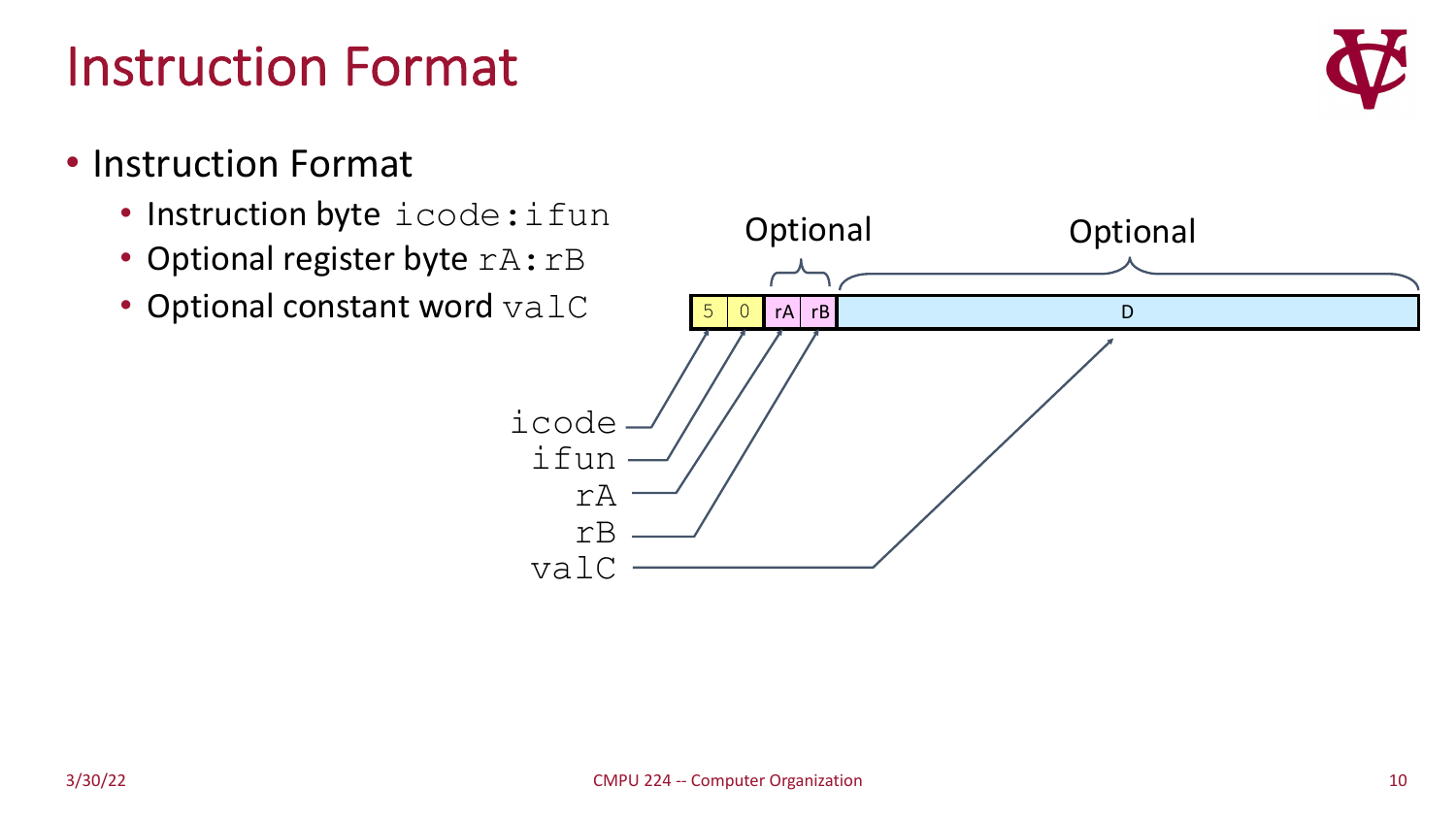# SEQ Stages -- Fetch

- Fetch
	- Read an instruction from Instruction Memory
	- Reads the bytes of an instruction from memory, using the Program Counter (PC) as the memory address
	- Extracts the **icode** and **ifun** values from the instruction
	- Optionally extracts register operand specifiers **rA** and **rB**
	- Optionally extracts 8-byte constant word **valC**
	- Computes the address of the instruction following the current one as **valP** (PC + length of the fetched instruction)

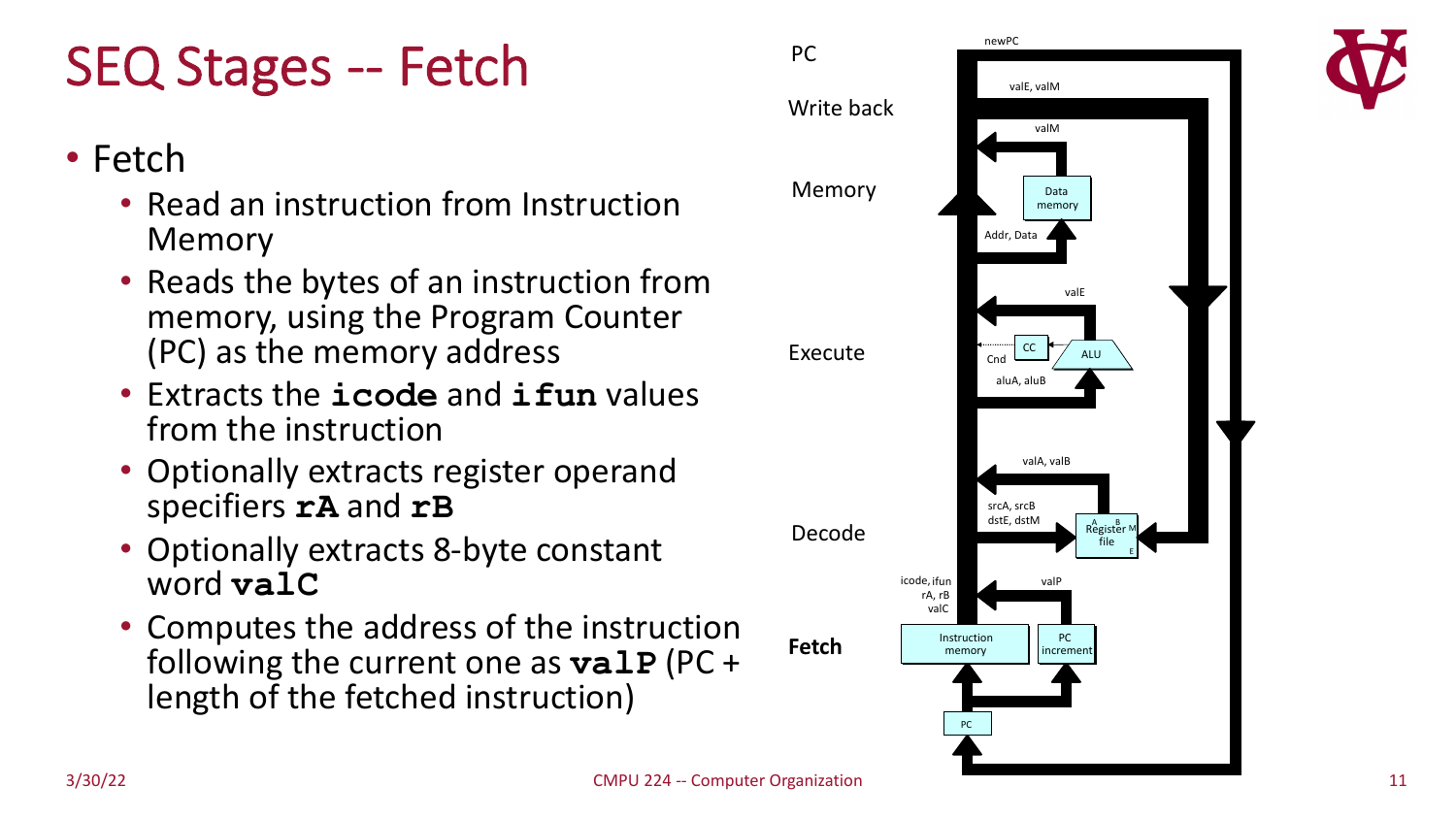# SEQ Stages -- Decode

- Decode
	- Reads up to two operands from the register file, giving values **valA** and/or **valB**
	- Typically reads registers designated by **rA** and **rB**
	- For some instructions it reads register %rsp
		- Which ones?
		- push, pop, call, ret



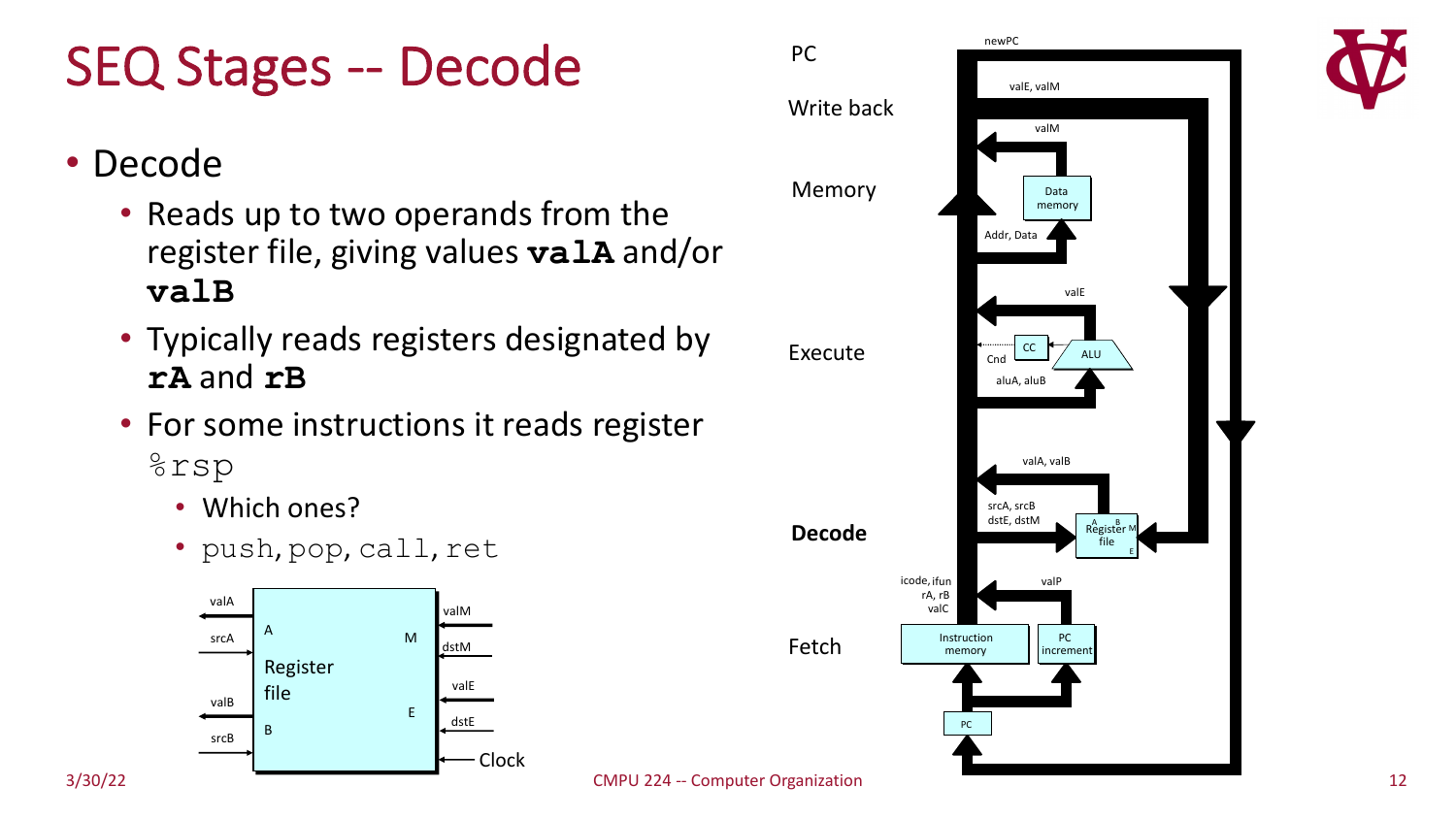### SEQ Stages -- Execute

- Execute
	- Compute value (math or logic)
		- Condition codes are possibly set
	- Compute memory address
		- rmmovq  $rA$ ,  $D(rB)$
	- Also handles jumps and conditional moves
	- **valE**, the value or address computed

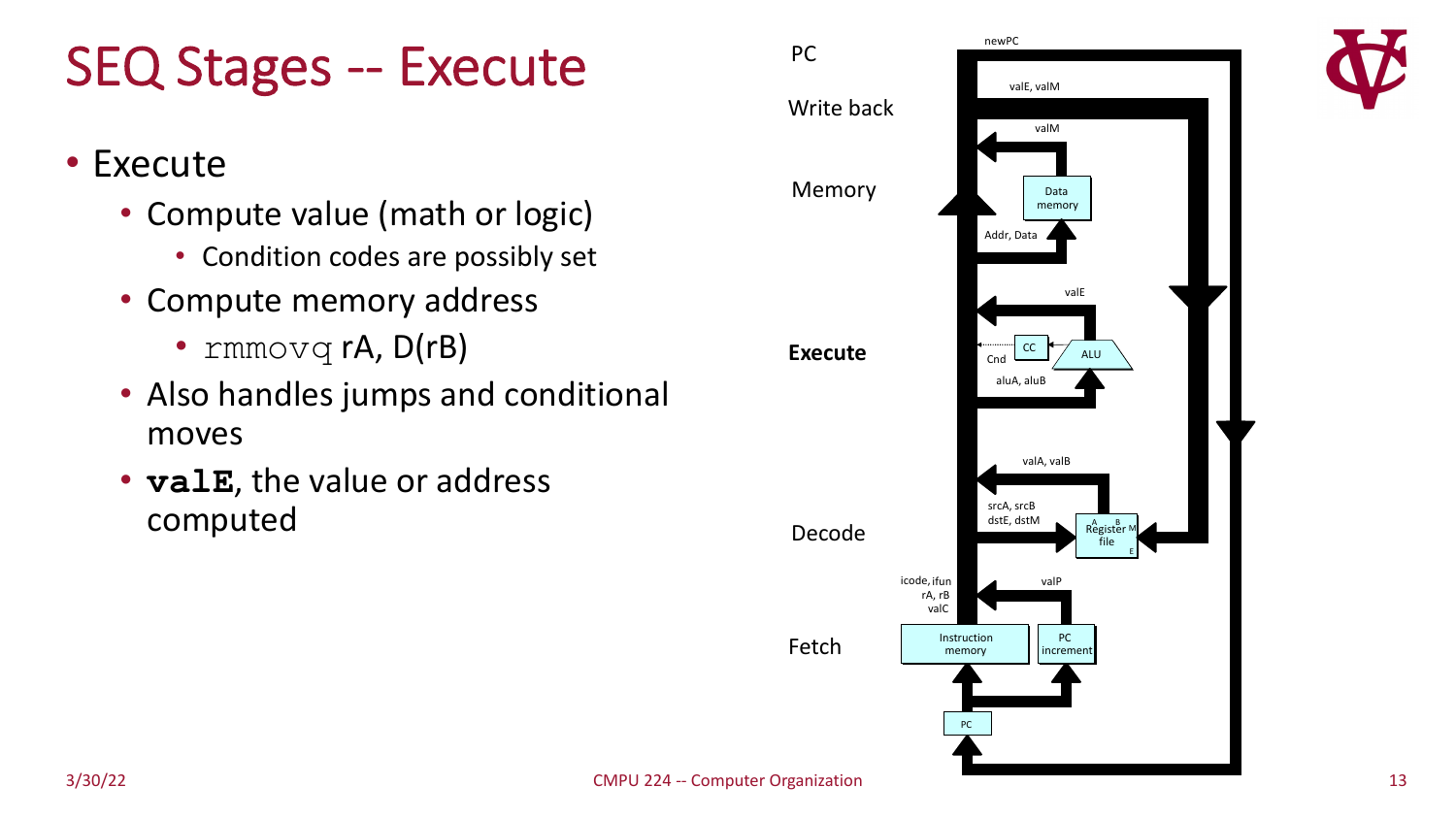## SEQ Stages -- Memory

- Memory
	- Either reads or writes data to memory
	- **valM**, the data read from memory

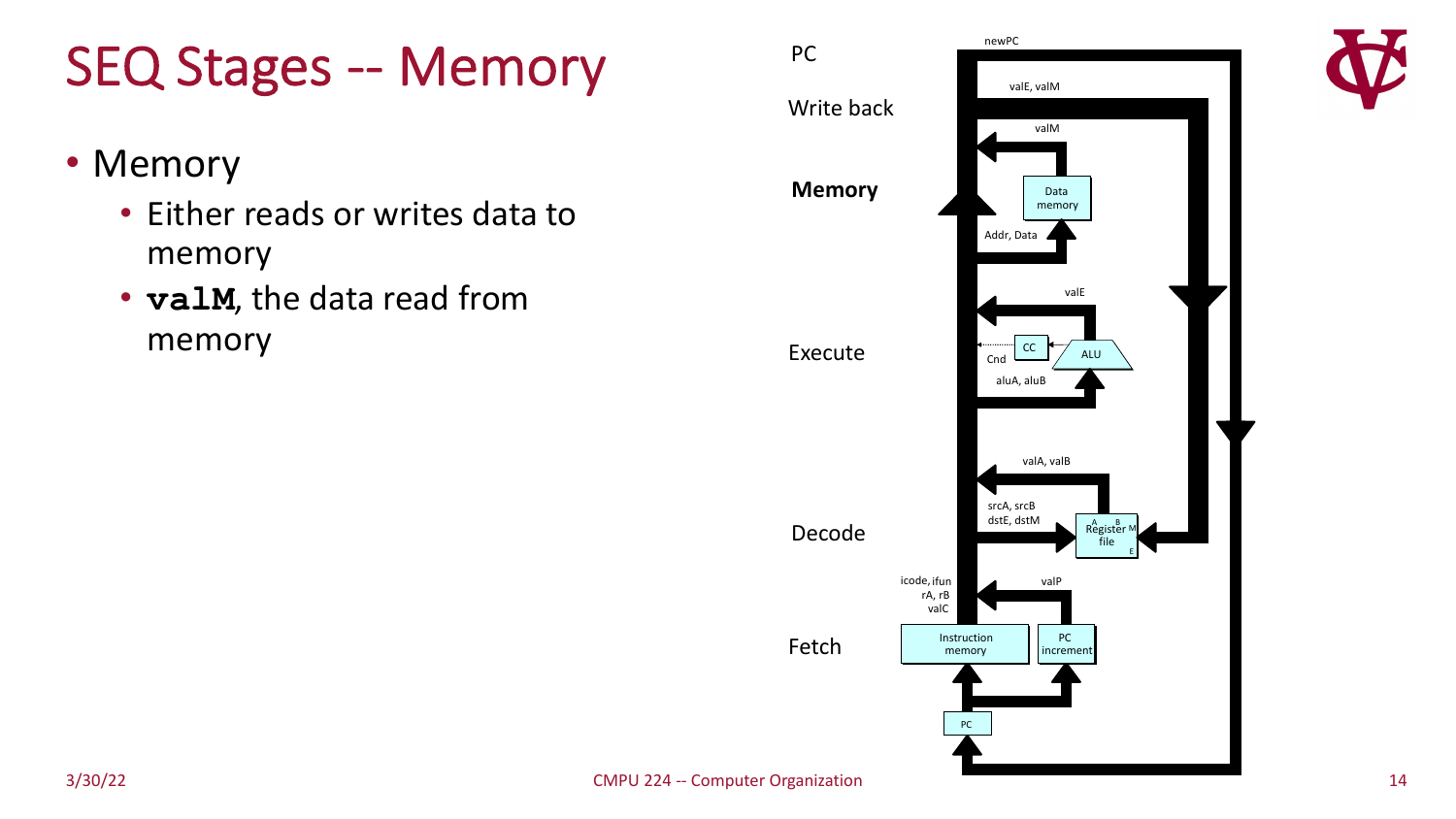### SEQ Stages -- Write Back

- Write Back
	- Writes up to two results to the register file: valE, valM
	- Why would you need to update two registers?
		- popq %rax
		- Need to update %rax and %rsp

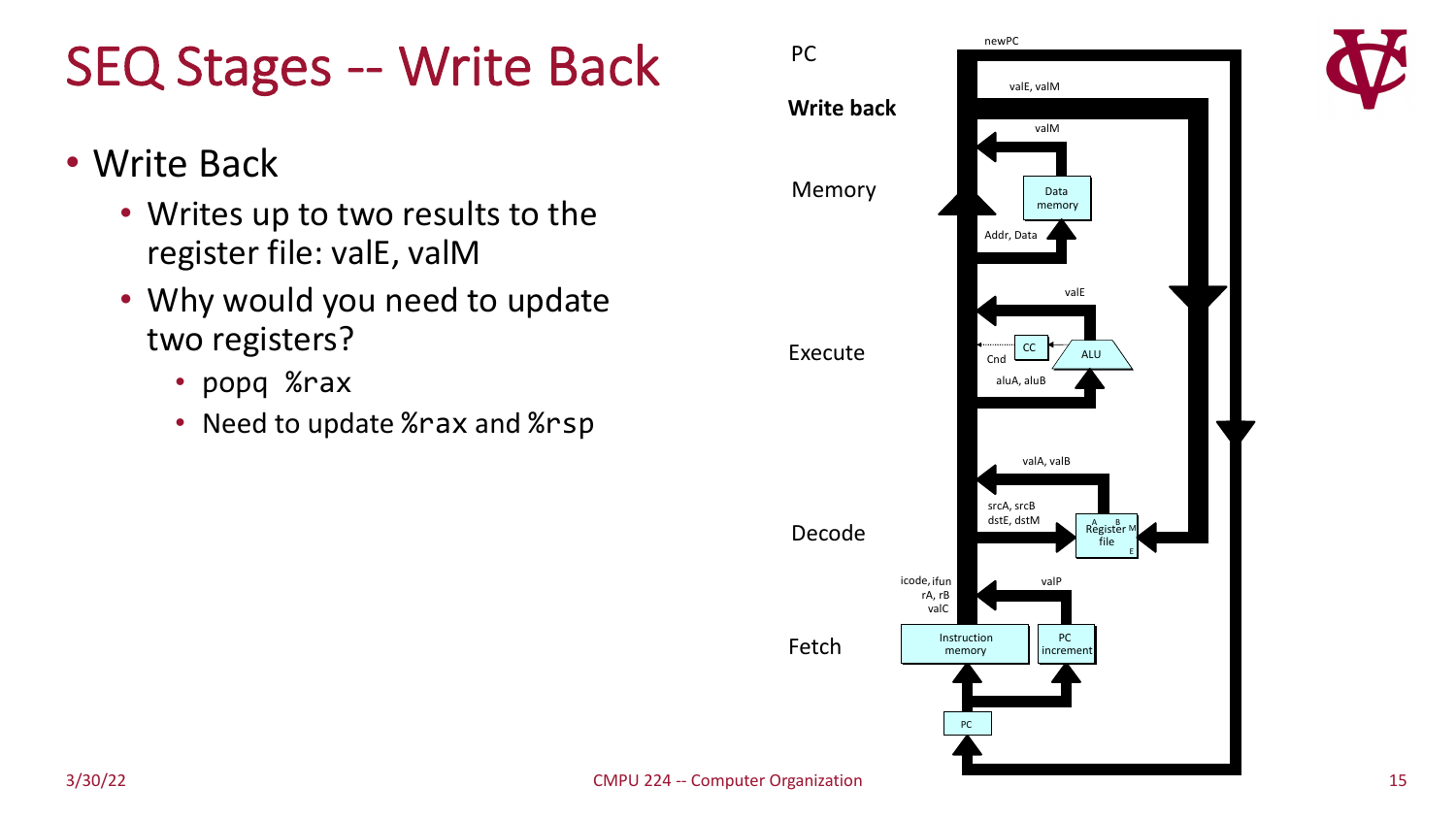#### SEQ Stages -- PC

#### • PC

• Update program counter to the address of the next instruction

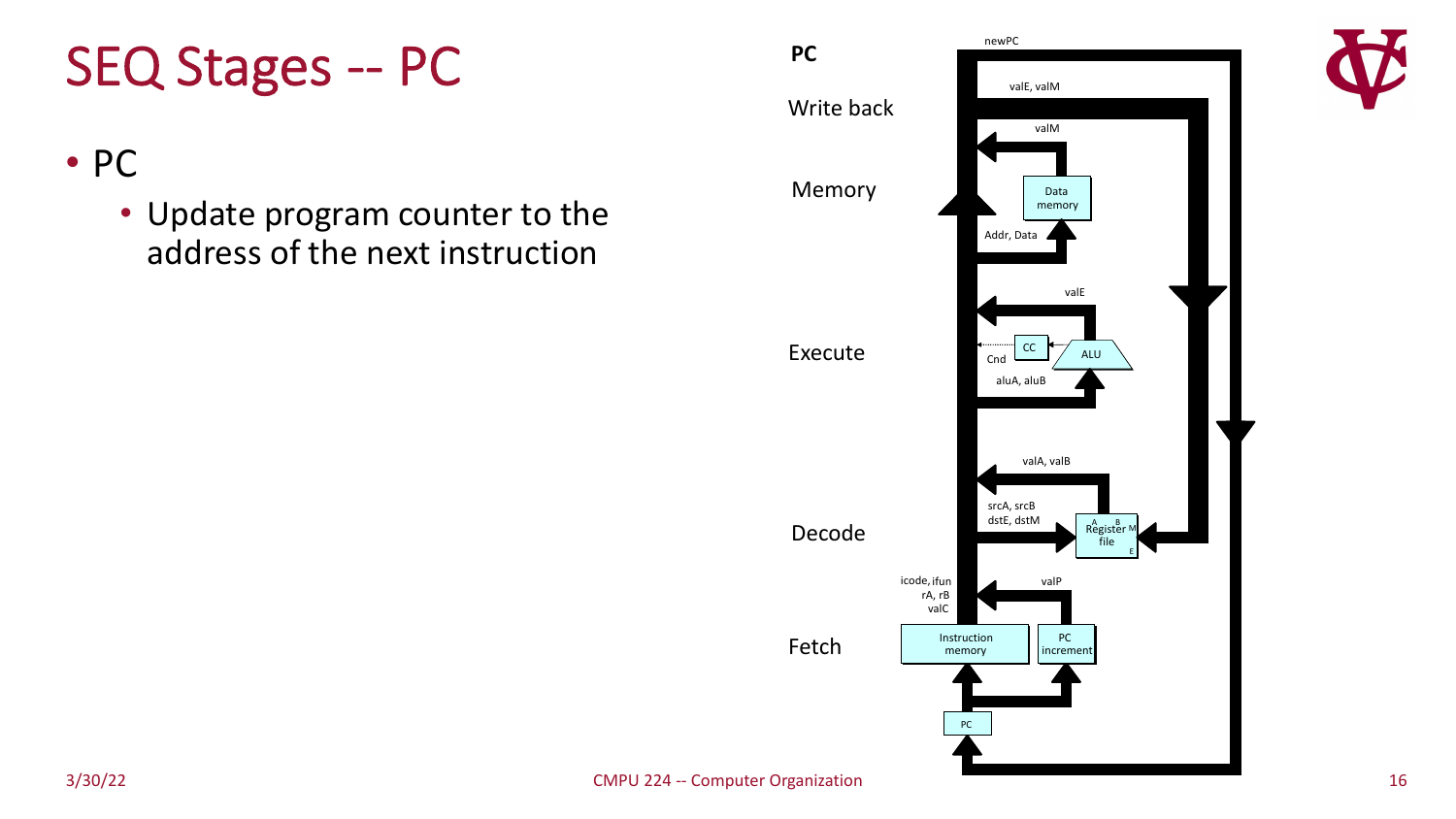# Executing Arithmetic/Logical Operation



- Fetch
	- Read 2 bytes
- Decode
	- Read operand registers: rA, rB
- Execute
	- Perform operation
	- Set condition codes
- Memory
	- Do nothing
- Write back
	- Update register: rB
- PC Update
	- Increment PC by 2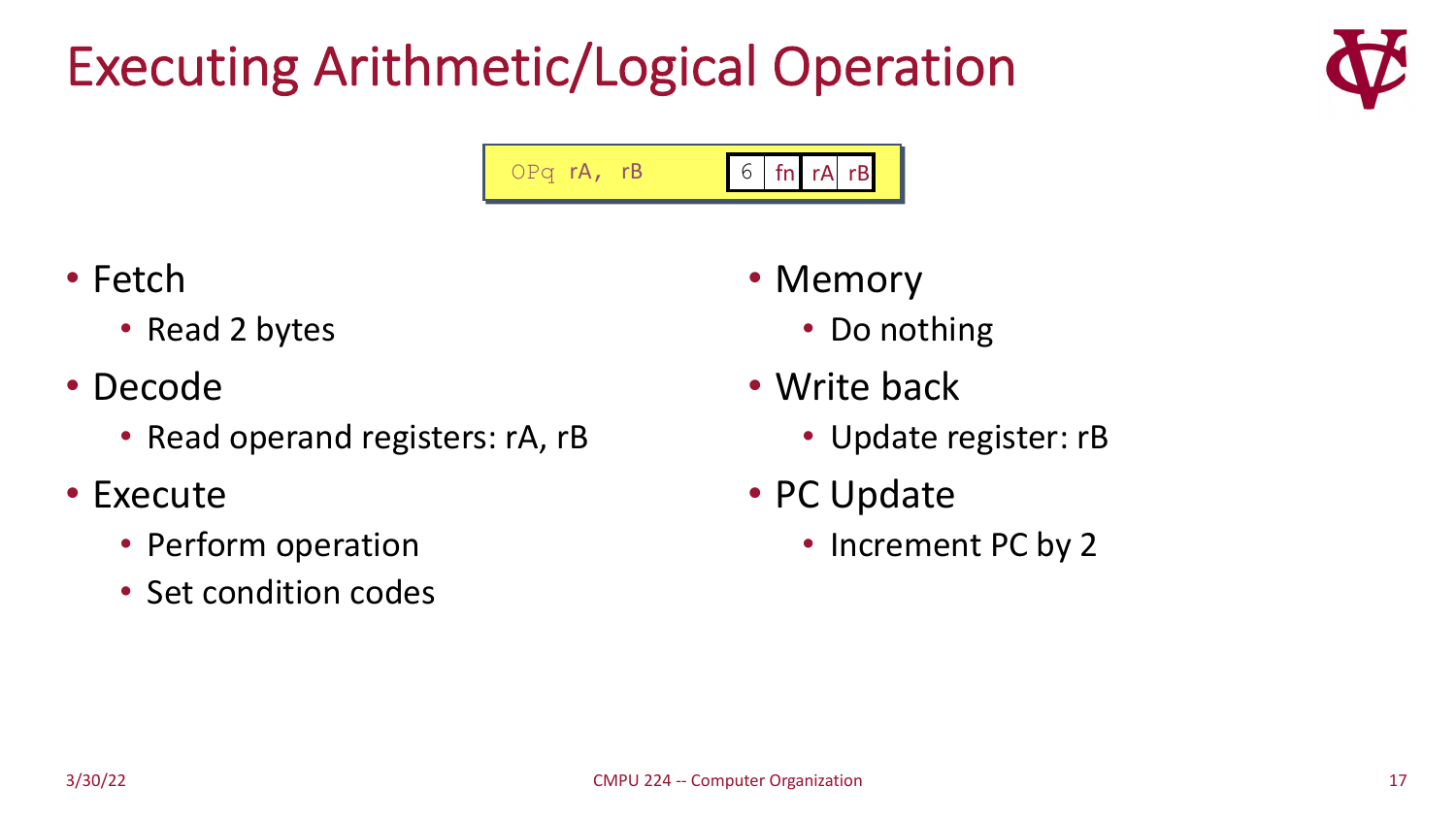### Stage Computation: Arith/Log Ops



| OPq rA, rB                                  |                             |
|---------------------------------------------|-----------------------------|
| icode:ifun $\leftarrow$ M <sub>1</sub> [PC] | Read instruction byte       |
| rA:rB $\leftarrow M_1[PC+1]$                | Read register byte          |
|                                             |                             |
| $valP \leftarrow PC+2$                      | Compute next PC             |
| $valA \leftarrow R[rA]$                     | Read operand A              |
| $valB \leftarrow R[rB]$                     | Read operand B              |
| $valE \leftarrow valB OP valA$              | Perform ALU operation       |
| Set CC                                      | Set condition code register |
|                                             |                             |
| $R[rB] \leftarrow$ valE                     | Write back result           |
|                                             |                             |
| $PC \leftarrow$ valP                        | <b>Update PC</b>            |
|                                             |                             |

- Formulate instruction execution as sequence of simple steps
- Use same general form for all instructions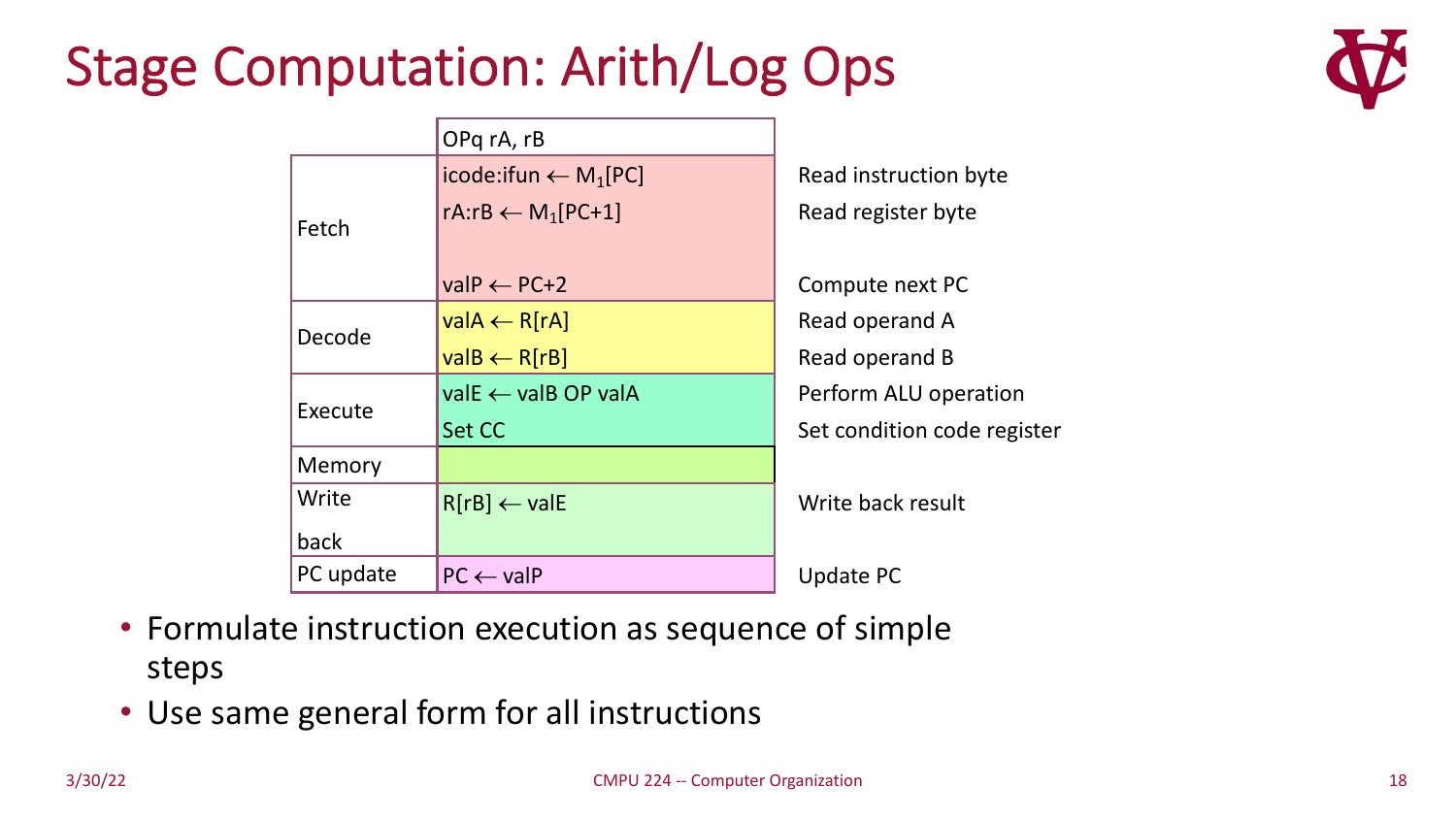### Executing rmmovq



| $rmmovq rA, D(rB)$ 4 0 $rA/rB$ |  |  |
|--------------------------------|--|--|

- Fetch
	- Read 10 bytes
- Decode
	- Read operand registers
- Execute
	- Compute effective address
- Memory
	- Write to memory
- Write back
	- Do nothing
- PC Update
	- Increment PC by 10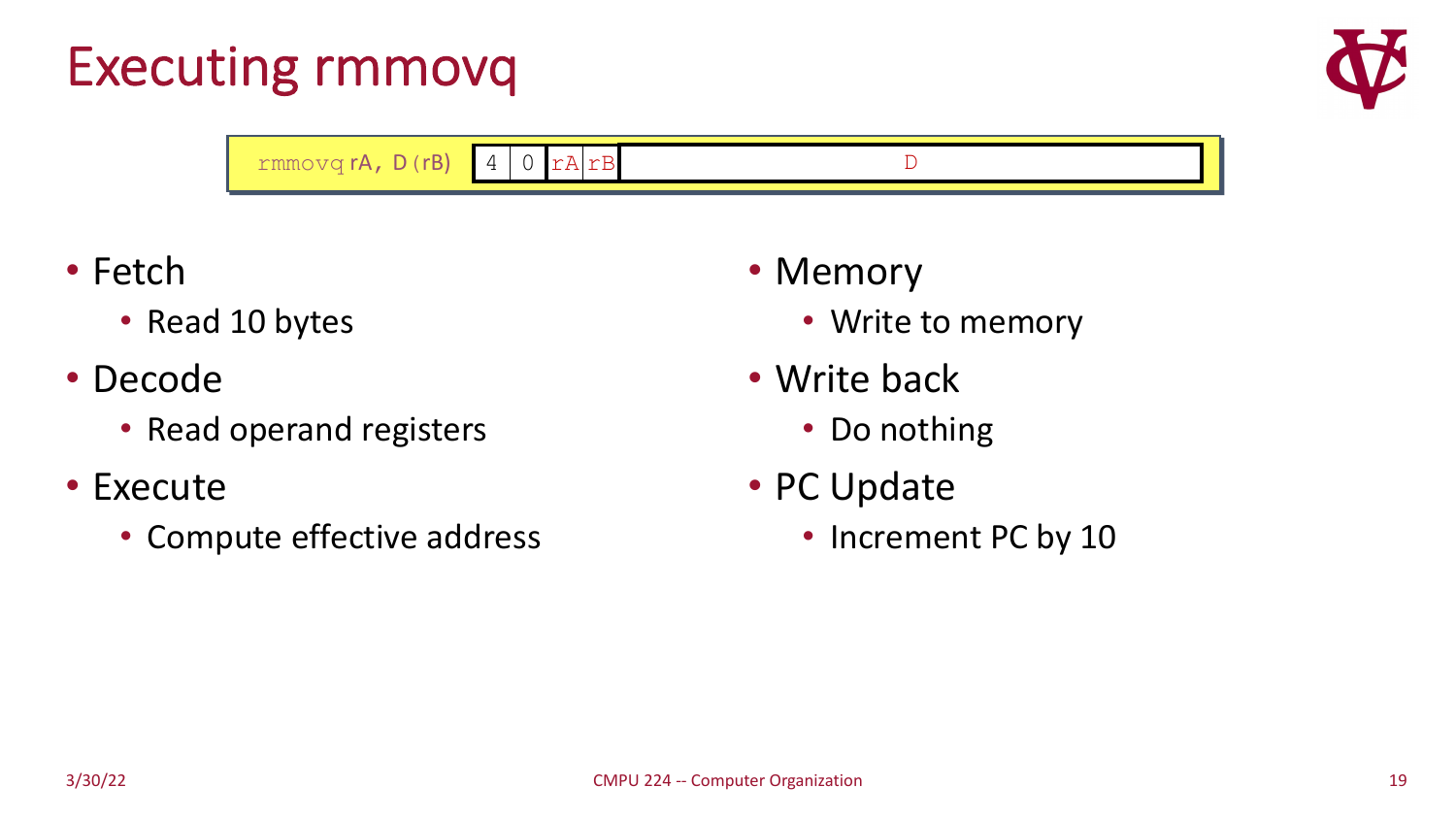### Stage Computation: rmmovq



|           | $rmmovq$ rA, $D(rB)$                        |                           |
|-----------|---------------------------------------------|---------------------------|
|           | icode:ifun $\leftarrow$ M <sub>1</sub> [PC] | Read instruction byte     |
| Fetch     | rA:rB $\leftarrow M_1[PC+1]$                | Read register byte        |
|           | val $C \leftarrow M_8[PC+2]$                | Read displacement D       |
|           | $valP \leftarrow PC+10$                     | Compute next PC           |
| Decode    | $valA \leftarrow R[rA]$                     | Read operand A            |
|           | $valB \leftarrow R[rB]$                     | Read operand B            |
| Execute   | $valE \leftarrow valB + valC$               | Compute effective address |
| Memory    | $M_8[valE] \leftarrow valA$                 | Write value to memory     |
| Write     |                                             |                           |
| back      |                                             |                           |
| PC update | $PC \leftarrow$ valP                        | <b>Update PC</b>          |
|           |                                             |                           |

• Use ALU for address computation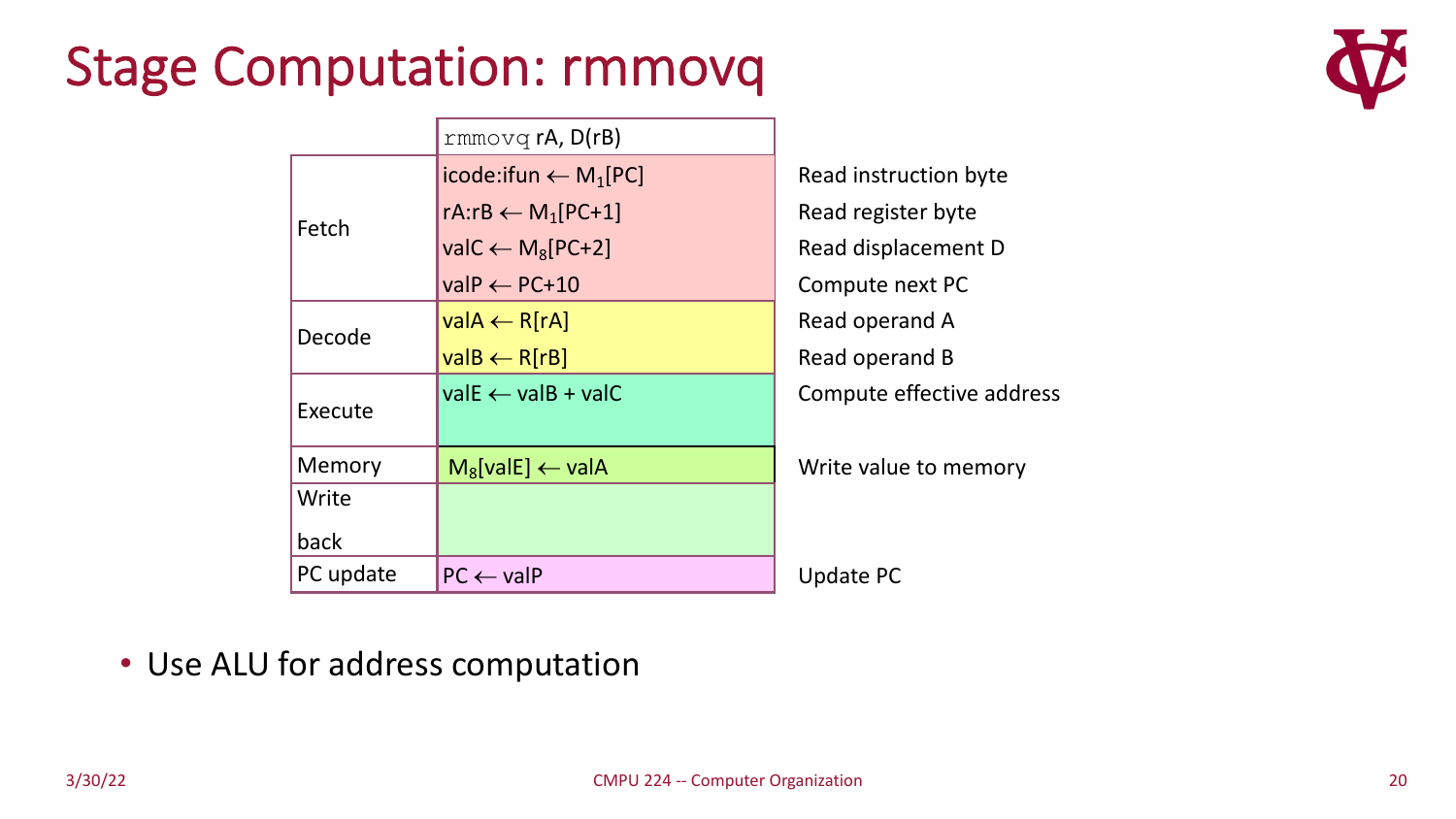# Executing popq





- Fetch
	- Read 2 bytes
- Decode
	- Read stack pointer (%rsp)
- Execute
	- Increment stack pointer by 8
- Memory
	- Read value at address from old stack pointer
- Write back
	- Update stack pointer
	- Write result to register
- PC Update
	- Increment PC by 2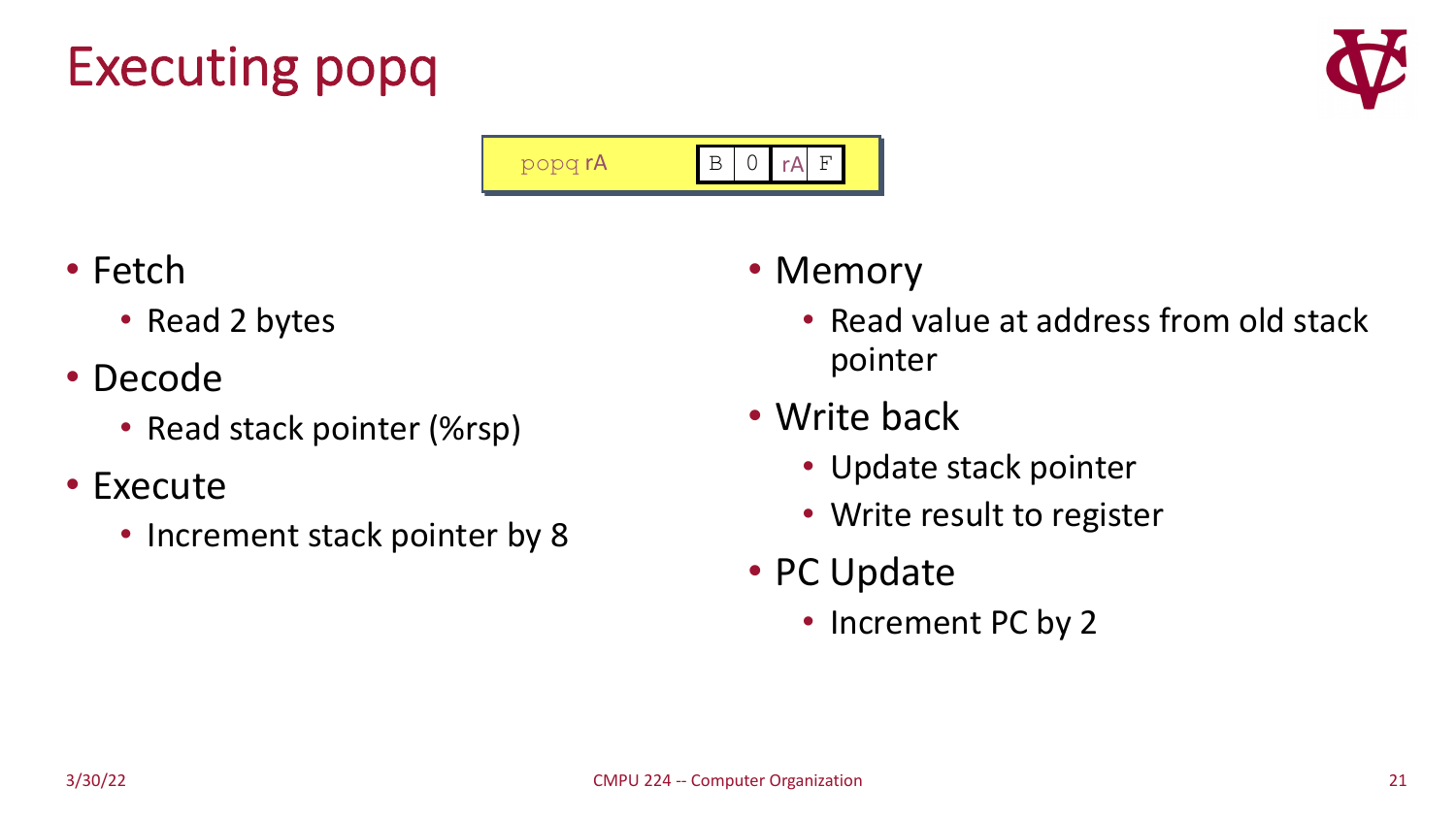### Stage Computation: popq



|           | popq rA                                     |                         |
|-----------|---------------------------------------------|-------------------------|
|           | icode:ifun $\leftarrow$ M <sub>1</sub> [PC] | Read instruction byte   |
| Fetch     | rA:rB $\leftarrow M_1[PC+1]$                | Read register byte      |
|           |                                             |                         |
|           | $valP \leftarrow PC+2$                      | Compute next PC         |
| Decode    | $valA \leftarrow R[\text{srsp}]$            | Read stack pointer      |
|           | $valB \leftarrow R[\text{srsp}]$            | Read stack pointer      |
| Execute   | $valE \leftarrow valB + 8$                  | Increment stack pointer |
|           |                                             |                         |
| Memory    | valM $\leftarrow$ M <sub>8</sub> [valA]     | Read from stack         |
| Write     | $R[\text{srsp}] \leftarrow \text{valE}$     | Update stack pointer    |
| back      | $R[rA] \leftarrow$ valM                     | Write back result       |
| PC update | $PC \leftarrow$ valP                        | <b>Update PC</b>        |

- Use ALU to increment stack pointer
- Must update two registers
	- Popped value
	- New stack pointer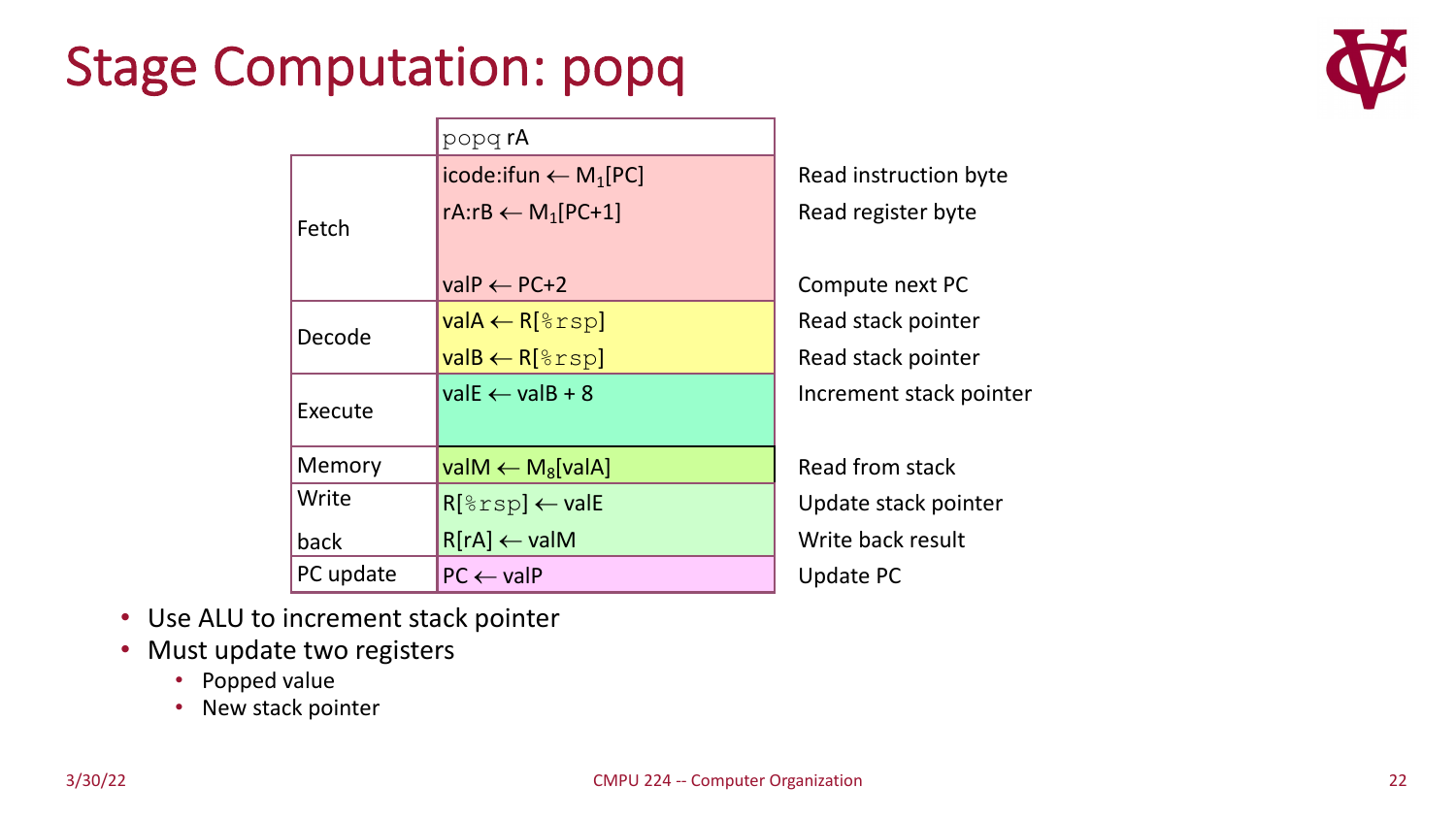# Executing Conditional Moves





- Fetch
	- Read 2 bytes
- Decode
	- Read operand registers
- Execute
	- If !cnd, then set destination register to 0xF



- Memory
	- Do nothing
- Write back
	- Update register (or not)
- PC Update
	- Increment PC by 2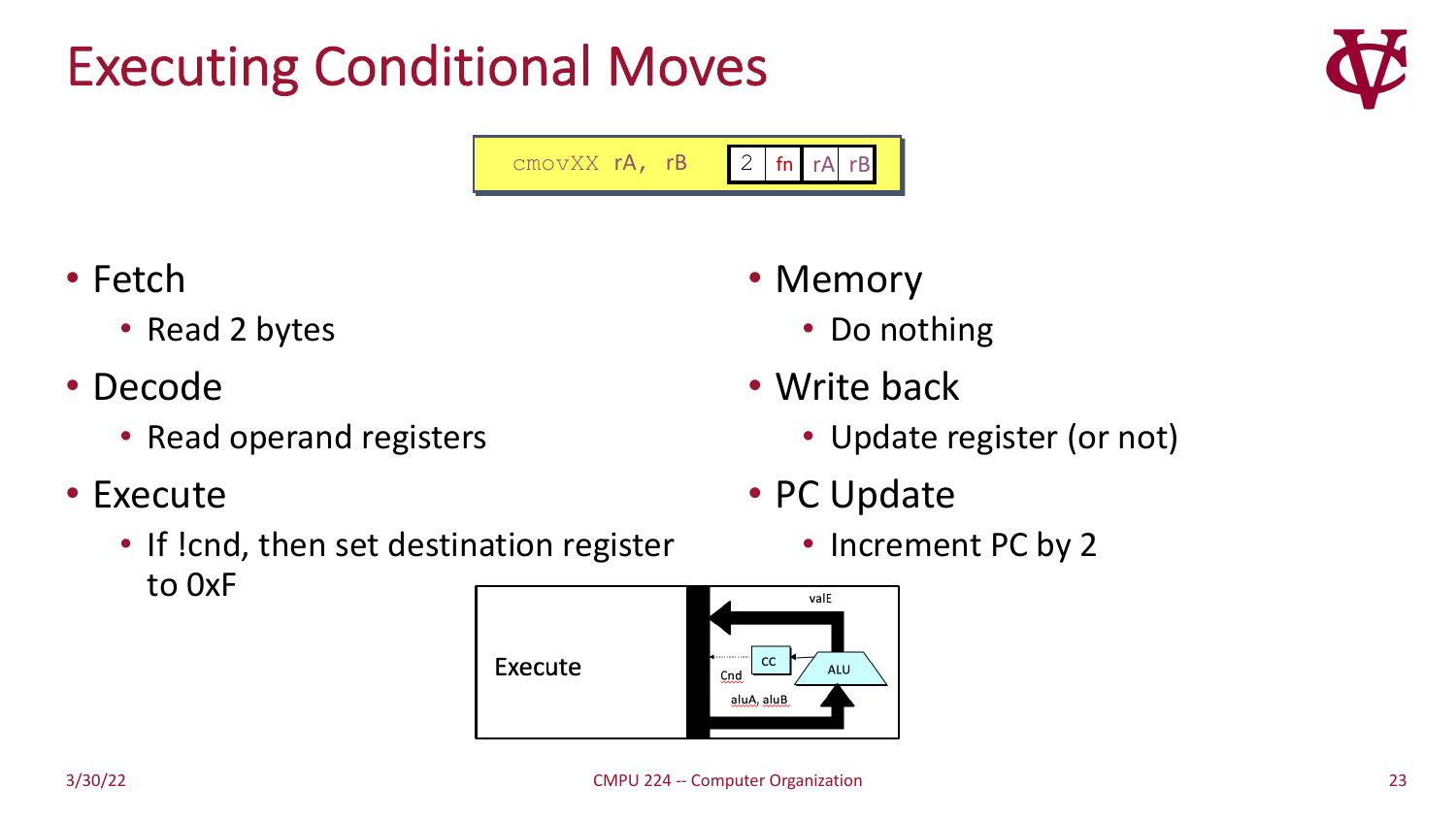#### Stage Computation: Cond. Move



|           | cmovXX rA, rB                               |                           |
|-----------|---------------------------------------------|---------------------------|
|           | icode:ifun $\leftarrow$ M <sub>1</sub> [PC] | Read instruction byte     |
| Fetch     | rA:rB $\leftarrow M_1[PC+1]$                | Read register byte        |
|           |                                             |                           |
|           | $valP \leftarrow PC+2$                      | Compute next PC           |
| Decode    | $valA \leftarrow R[rA]$                     | Read operand A            |
|           | $value \leftarrow 0$                        |                           |
| Execute   | $valE \leftarrow valB + valA$               | Pass valA through ALU     |
|           | If ! Cond(CC, if un) $rB \leftarrow OxF$    | (Disable register update) |
| Memory    |                                             |                           |
| Write     | $R[rB] \leftarrow$ valE                     | Write back result         |
| back      |                                             |                           |
| PC update | $PC \leftarrow$ valP                        | <b>Update PC</b>          |

- Read register rA and pass through ALU
- Cancel move by setting destination register to 0xF
	- If condition codes & move condition indicate no move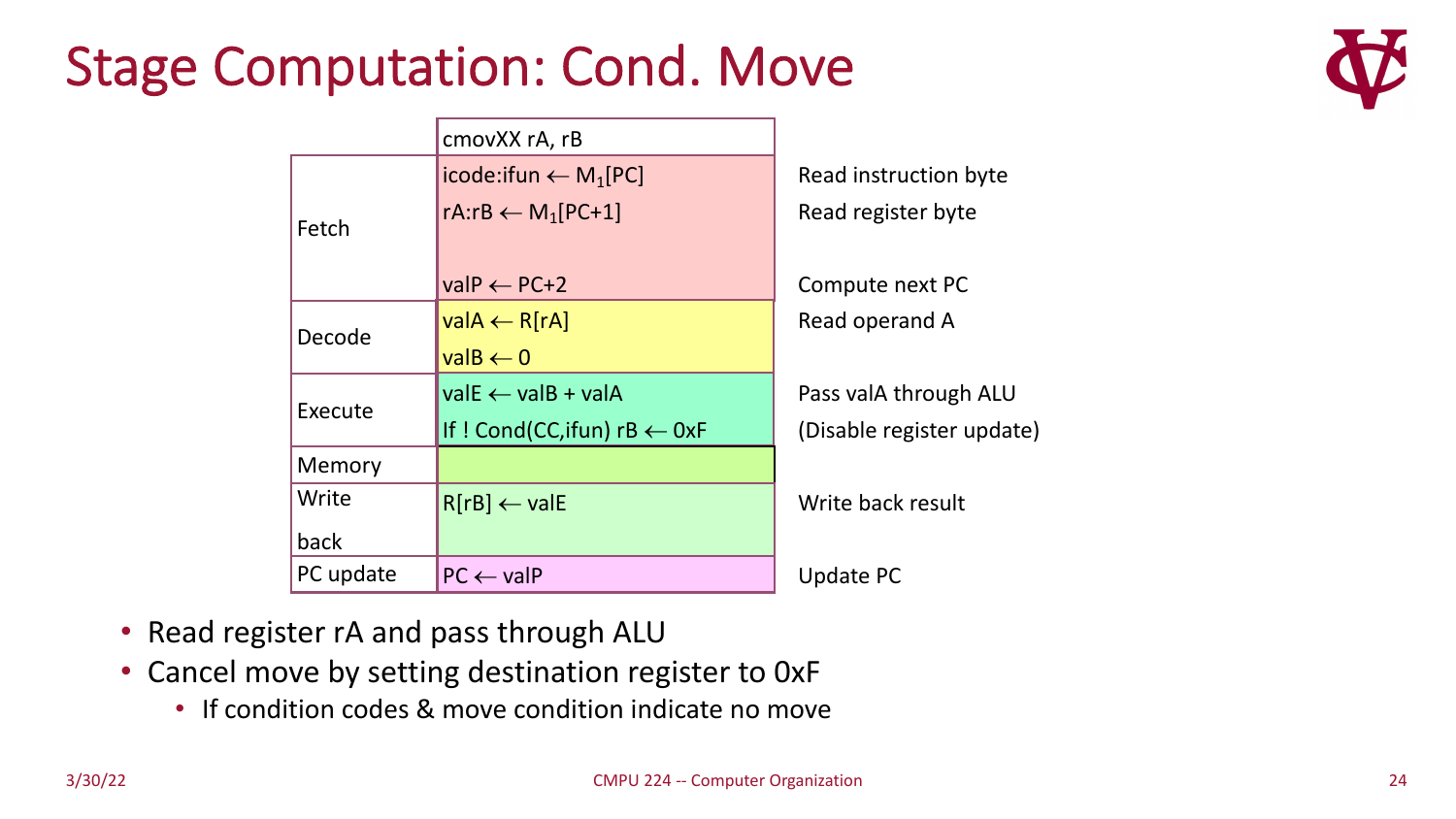# Executing Jumps



- Fetch
	- Read 9 bytes
	- Increment PC by 9
- Decode
	- Do nothing
- Execute
	- Determine whether to take branch based on jump condition and condition codes
- Memory
	- Do nothing
- Write back
	- Do nothing
- PC Update
	- Set PC to Dest if branch taken or to incremented PC if not branch

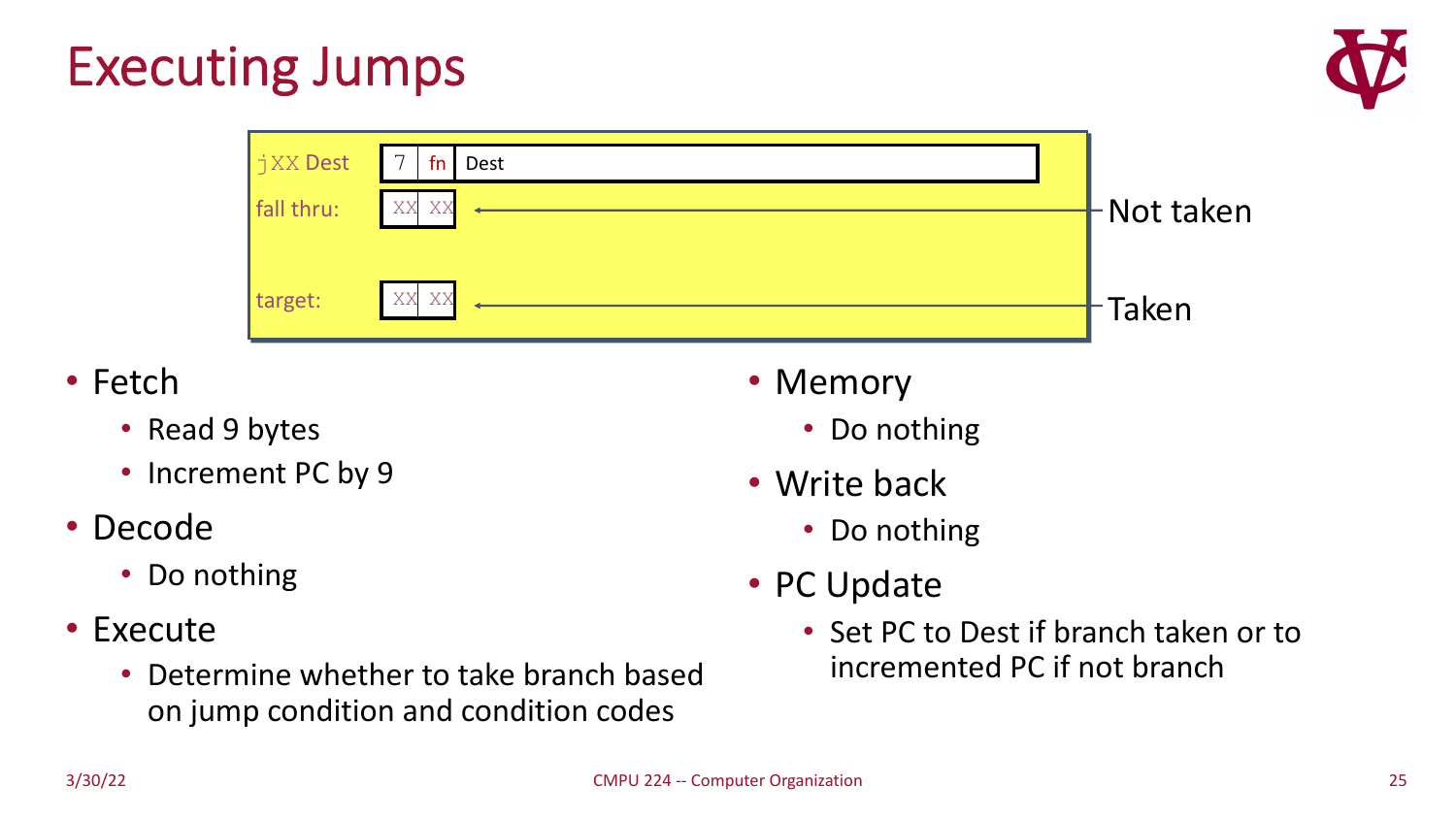### Stage Computation: Jumps



|           | <b>jXX Dest</b>                             |                                 |
|-----------|---------------------------------------------|---------------------------------|
|           | icode:ifun $\leftarrow$ M <sub>1</sub> [PC] | Read instruction byte           |
| Fetch     |                                             |                                 |
|           | val $C \leftarrow M_8[PC+1]$                | <b>Read destination address</b> |
|           | $valP \leftarrow PC + 9$                    | Fall through address            |
| Decode    |                                             |                                 |
|           |                                             |                                 |
| Execute   | $Cnd \leftarrow Cond(CC,ifun)$              | Take branch?                    |
| Memory    |                                             |                                 |
| Write     |                                             |                                 |
| back      |                                             |                                 |
| PC update | $PC \leftarrow$ Cnd ? valC : valP           | <b>Update PC</b>                |

- Compute both addresses
- Choose based on setting of condition codes and branch condition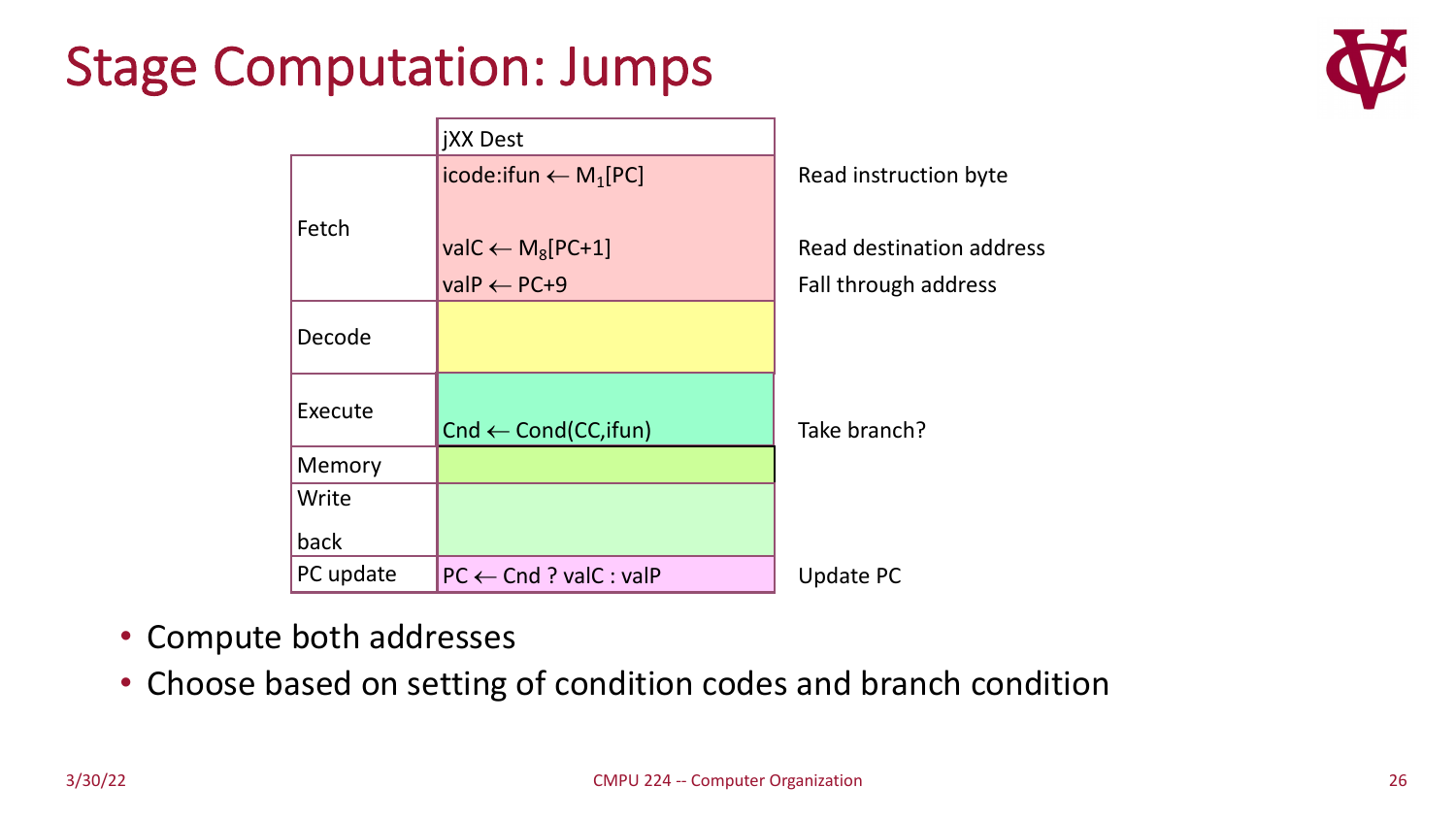



| call Dest | 8<br><b>Dest</b> |
|-----------|------------------|
| return:   | XX<br>XX         |
|           |                  |
| target:   | XX XX            |

- Fetch
	- Read 9 bytes
	- Increment PC by 9
- Decode
	- Read stack pointer
- Execute
	- Decrement stack pointer by 8

#### • Memory

- Write incremented PC to new value of stack pointer
- Write back
	- Update stack pointer
- PC Update
	- Set PC to Dest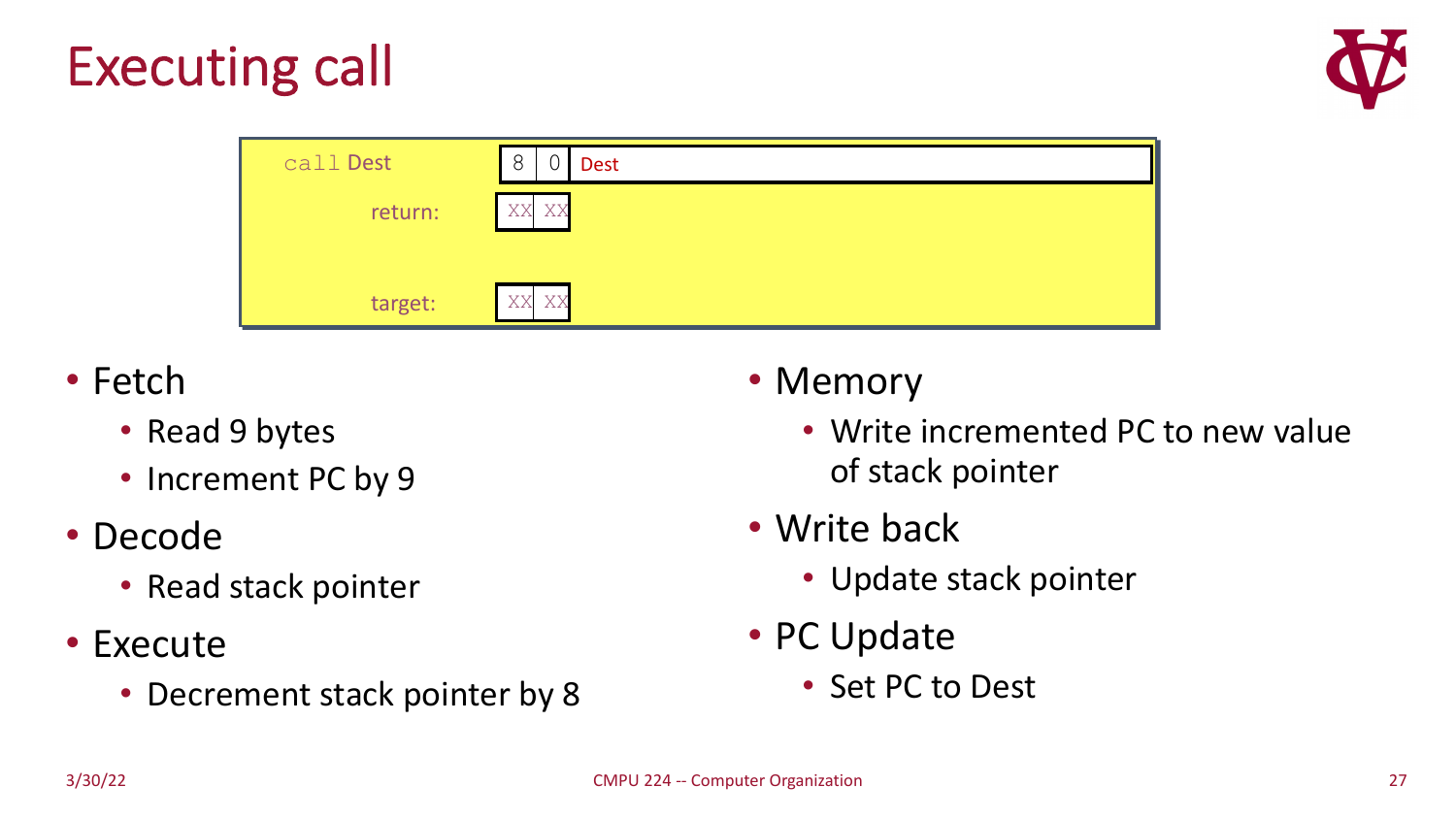### Stage Computation: call



|           | call Dest                                   |                             |
|-----------|---------------------------------------------|-----------------------------|
|           | icode:ifun $\leftarrow$ M <sub>1</sub> [PC] | Read instruction byte       |
| Fetch     |                                             |                             |
|           | val $C \leftarrow M_8[PC+1]$                | Read destination address    |
|           | $valP \leftarrow PC + 9$                    | Compute return point        |
| Decode    |                                             |                             |
|           | $valB \leftarrow R[\text{srsp}]$            | Read stack pointer          |
| Execute   | $valE \leftarrow valB + -8$                 | Decrement stack pointer     |
|           |                                             |                             |
| Memory    | $M_8$ [valE] $\leftarrow$ valP              | Write return value on stack |
| Write     | $R[\text{srsp}] \leftarrow \text{valE}$     | Update stack pointer        |
| back      |                                             |                             |
| PC update | $PC \leftarrow$ valC                        | Set PC to destination       |

• Use ALU to decrement stack pointer

• Store incremented PC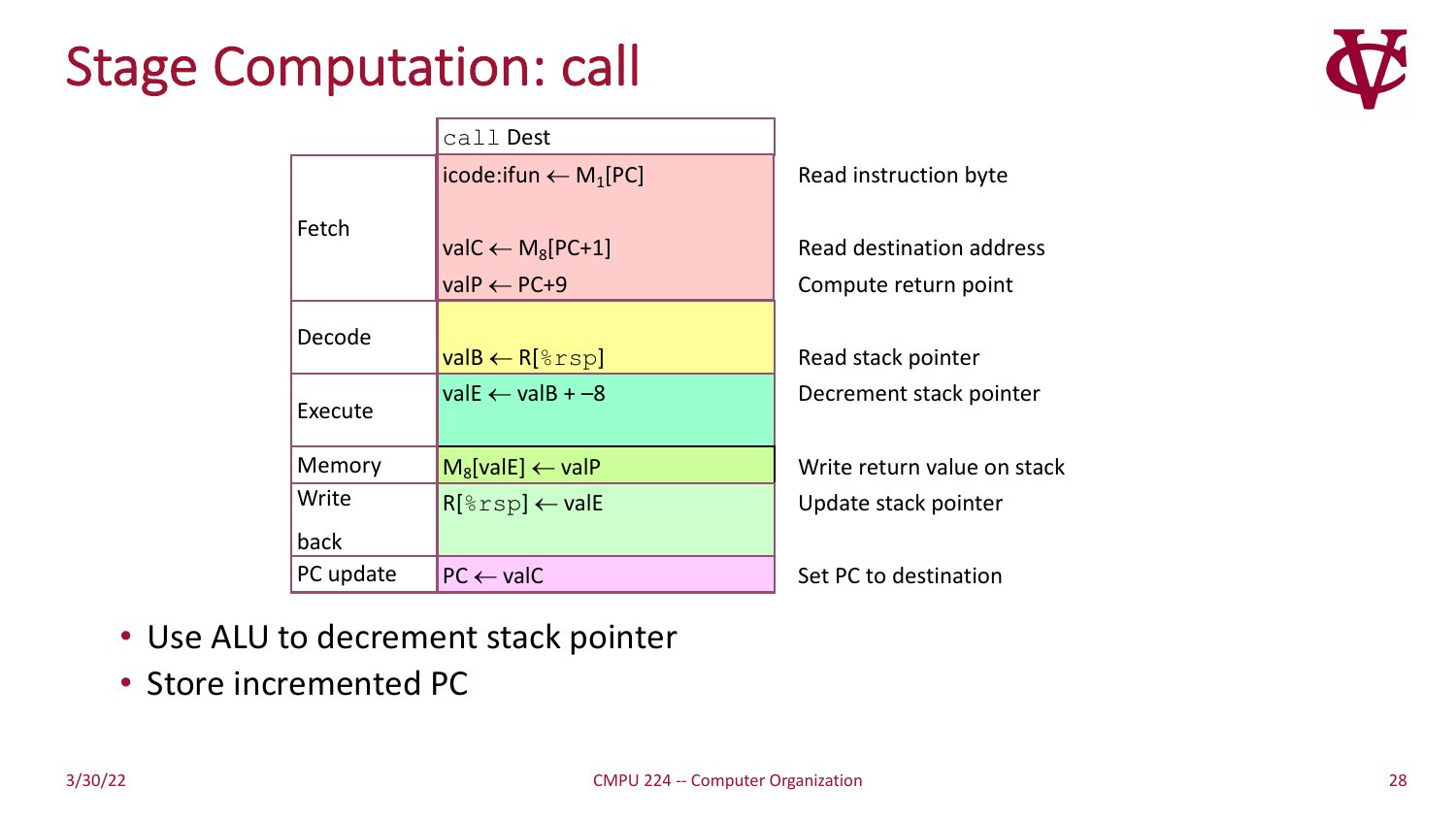



| ret     | 9<br>$\bigcap$ |
|---------|----------------|
|         |                |
| return: | XX XX          |

#### • Fetch

• Read 1 byte

#### • Decode

- Read  $8$ rsp
- Execute
	- Calculate  $8rsp + 8$

#### • Memory

- Read return address M[ $\text{\textdegree}$ rsp]
- Write back
	- Update %rsp
- PC Update
	- Set PC to return address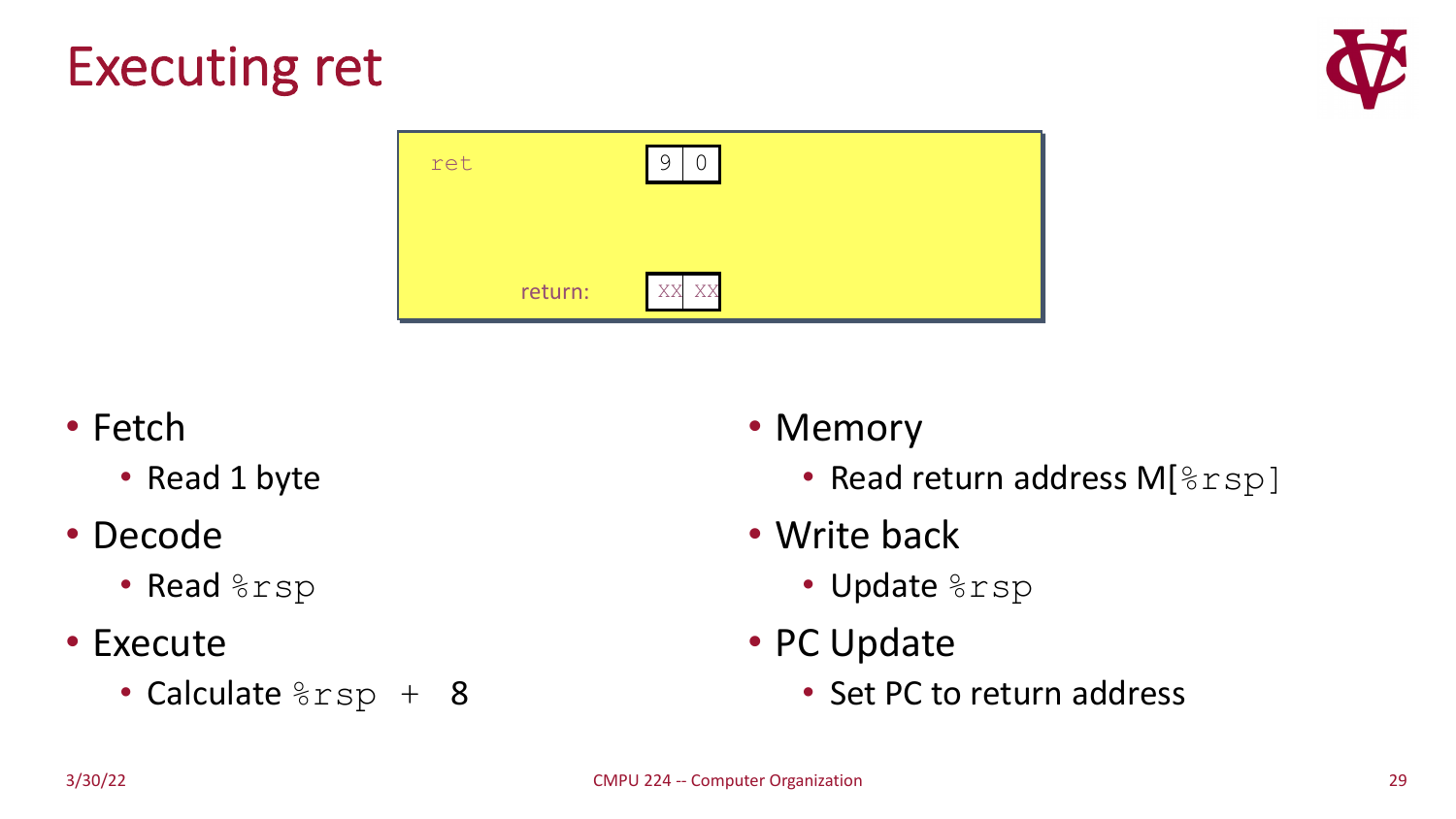#### Stage Computation: **ret**



|           | ret                                                    |                                                          |
|-----------|--------------------------------------------------------|----------------------------------------------------------|
| Fetch     | icode:ifun $\leftarrow$ M <sub>1</sub> [PC]            | Read instruction byte                                    |
| Decode    | $valA \leftarrow R[8rsp]$<br>$valB \leftarrow R[8rsp]$ | Read operand stack pointer<br>Read operand stack pointer |
| Execute   | $valE \leftarrow valB + 8$                             | Increment stack pointer                                  |
| Memory    | valM $\leftarrow$ M <sub>8</sub> [valA]                | Read return address                                      |
| Write     | $R[\text{srsp}] \leftarrow \text{valE}$                | Update stack pointer                                     |
| back      |                                                        |                                                          |
| PC update | $PC \leftarrow$ valM                                   | Set PC to return address                                 |

- Use ALU to increment stack pointer
- Read return address from memory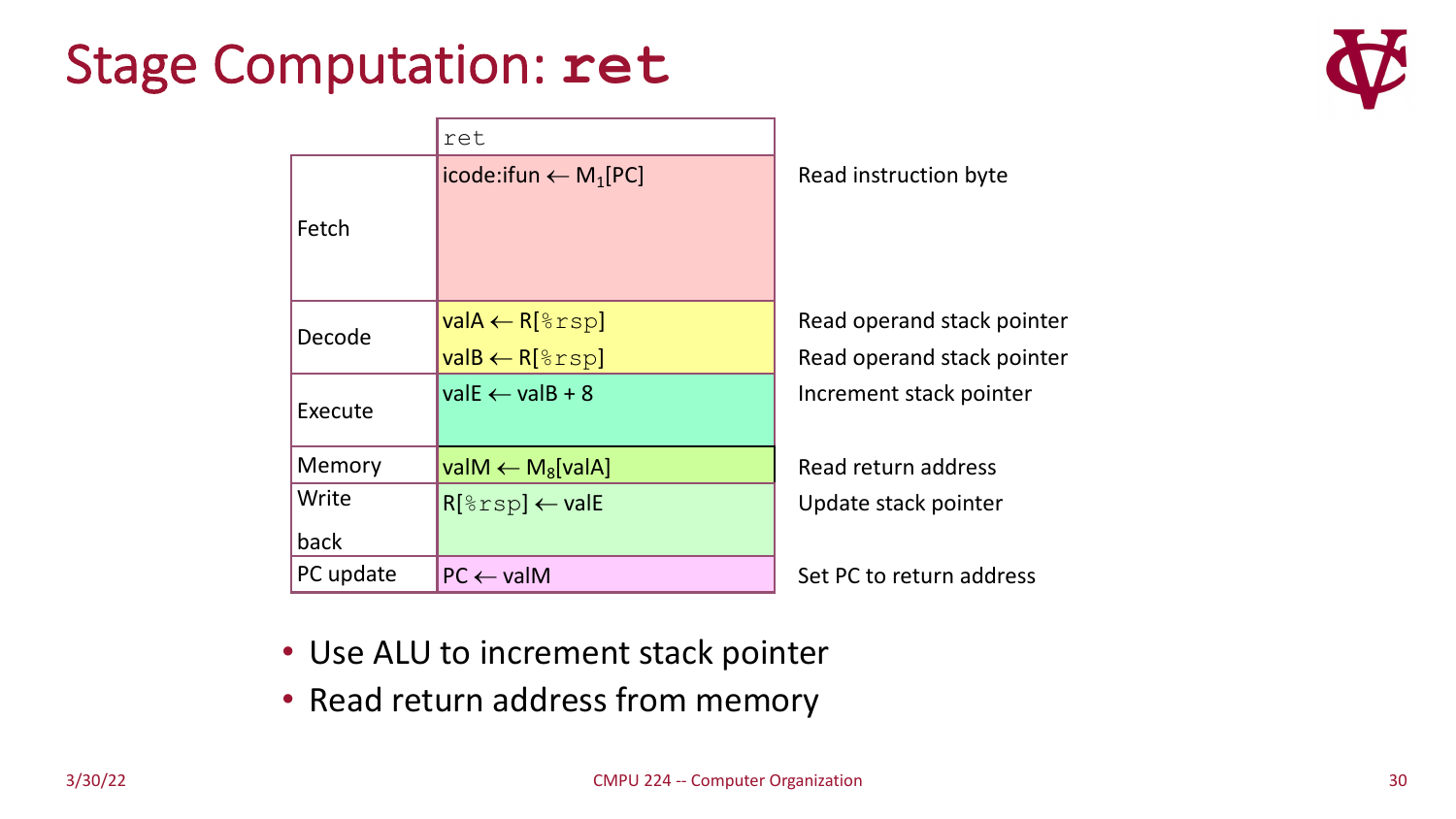#### Computation Steps



|           |             | OPq rA, rB                                  |  |
|-----------|-------------|---------------------------------------------|--|
|           | icode, ifun | icode:ifun $\leftarrow$ M <sub>1</sub> [PC] |  |
| Fetch     | $rA$ , $rB$ | rA:rB $\leftarrow$ M <sub>1</sub> [PC+1]    |  |
|           | valC        |                                             |  |
|           | valP        | $valP \leftarrow PC+2$                      |  |
| Decode    | valA, srcA  | $valA \leftarrow R[RA]$                     |  |
|           | valB, srcB  | $valB \leftarrow R[rB]$                     |  |
|           | valE        | $valE \leftarrow valB OP valA$              |  |
| Execute   | Cond code   | Set CC                                      |  |
| Memory    | valM        |                                             |  |
| Write     | dstE        | $R[rB] \leftarrow$ valE                     |  |
| back      | dstM        |                                             |  |
| PC update | <b>PC</b>   | $PC \leftarrow$ valP                        |  |

Read instruction byte Read register byte [Read constant word] Compute next PC Read operand A Read operand B Perform ALU operation Set/use cond. code reg [Memory read/write] Write back ALU result [Write back memory result] Update PC

- All instructions follow same general pattern
- Differ in what gets computed on each step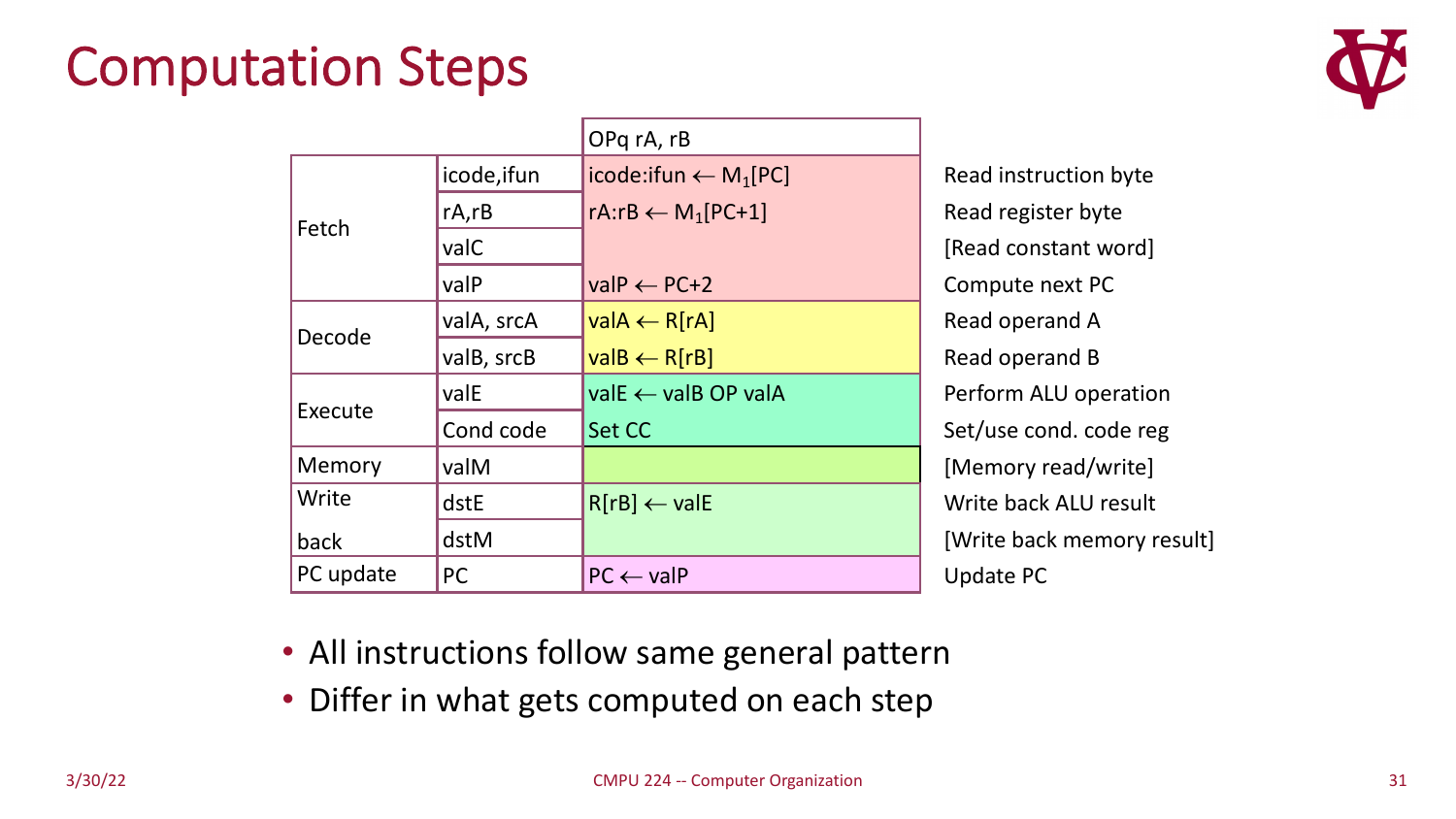#### Computation Steps



|           |             | call Dest                                   |                         |
|-----------|-------------|---------------------------------------------|-------------------------|
|           | icode, ifun | icode:ifun $\leftarrow$ M <sub>1</sub> [PC] | Re                      |
| Fetch     | $rA$ , $rB$ |                                             | ſR                      |
|           | valC        | val $C \leftarrow M_8[PC+1]$                | Re                      |
|           | valP        | $valP \leftarrow PC+9$                      | C <sub>C</sub>          |
| Decode    | valA, srcA  |                                             | $\overline{\mathsf{R}}$ |
|           | valB, srcB  | $valB \leftarrow R[8rsp]$                   | Re                      |
| Execute   | valE        | $valE \leftarrow valB + -8$                 | Pe                      |
|           | Cond code   |                                             | $\mathsf{S}$            |
| Memory    | valM        | $M_8$ [valE] $\leftarrow$ valP              | M                       |
| Write     | dstE        | $R[\text{srsp}] \leftarrow \text{valE}$     | W                       |
| back      | dstM        |                                             | [V                      |
| PC update | <b>PC</b>   | $PC \leftarrow$ valC                        | U                       |

ead instruction byte lead register byte] ead constant word ompute next PC lead operand A] ead operand B erform ALU operation et /use cond. code reg] lemory read/write Write back ALU result Vrite back memory result] pdate PC

- All instructions follow same general pattern
- Differ in what gets computed on each step